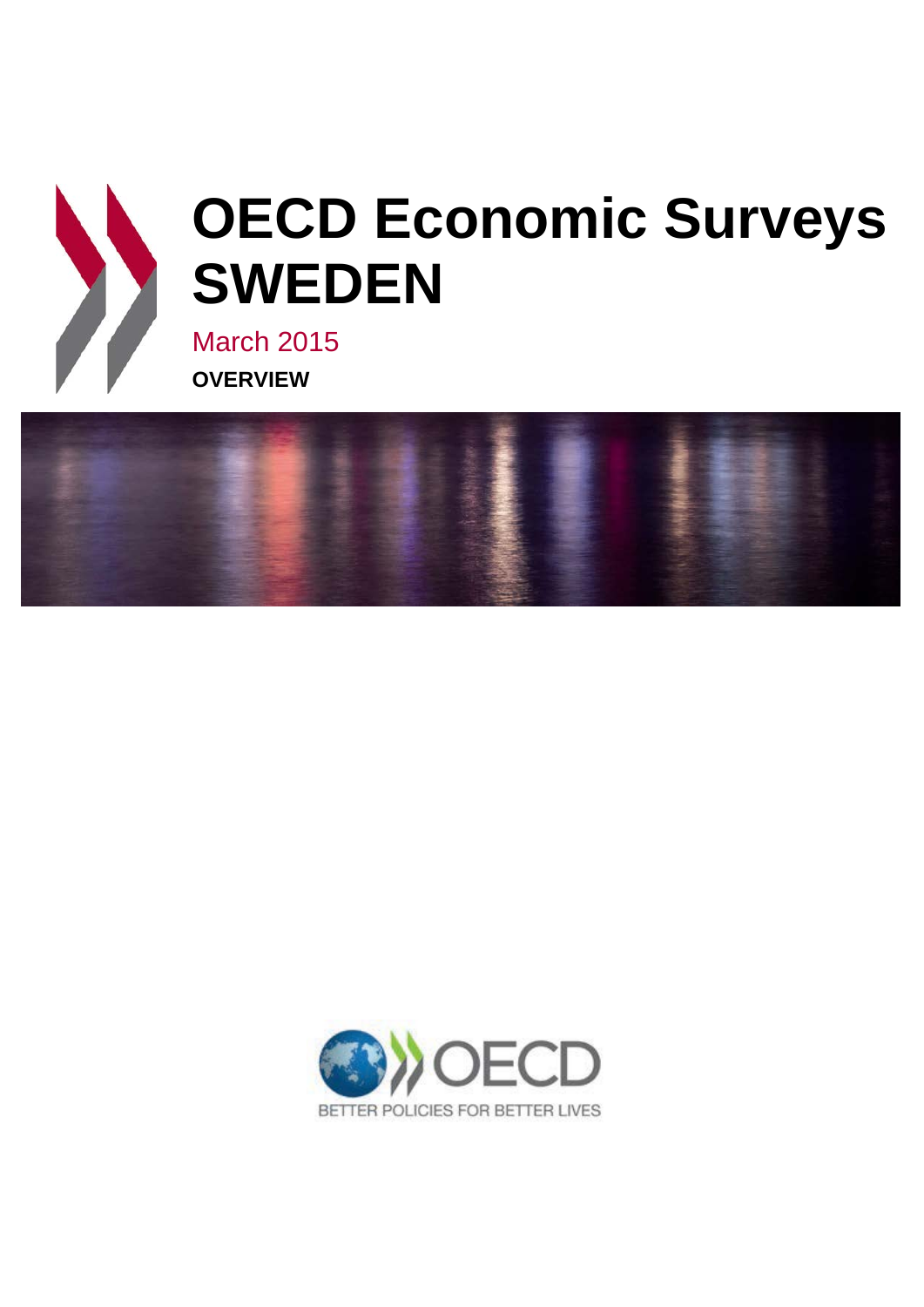This document and any map included herein are without prejudice to the status of or sovereignty over any territory, to the delimitation of international frontiers and boundaries and to the name of any territory, city or area.

The statistical data for Israel are supplied by and under the responsibility of the relevant Israeli authorities. The use of such data by the OECD is without prejudice to the status of the Golan Heights, East Jerusalem and Israeli settlements in the West Bank under the terms of international law.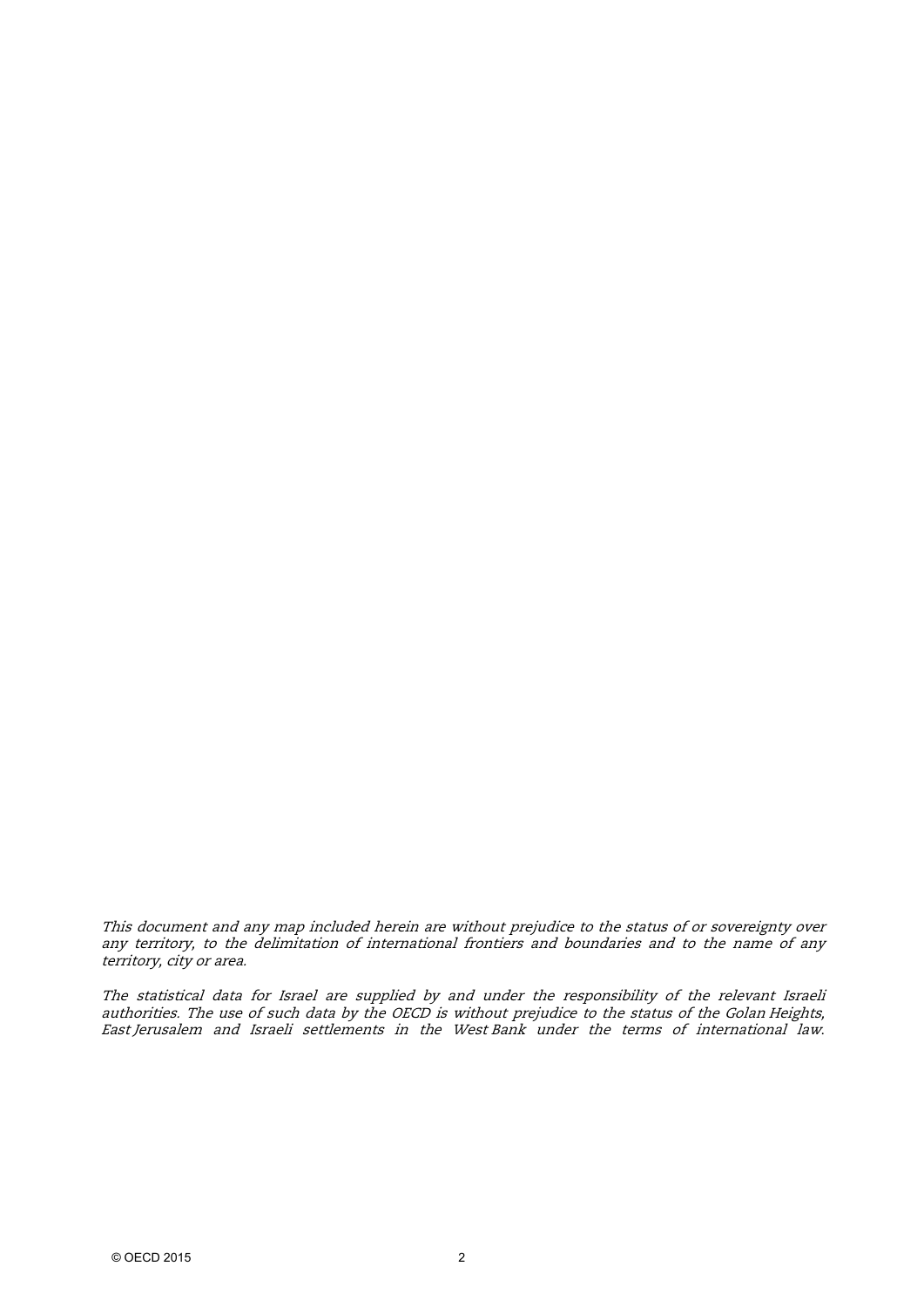# **Executive summary**

● *Main findings*

● *Key recommendations*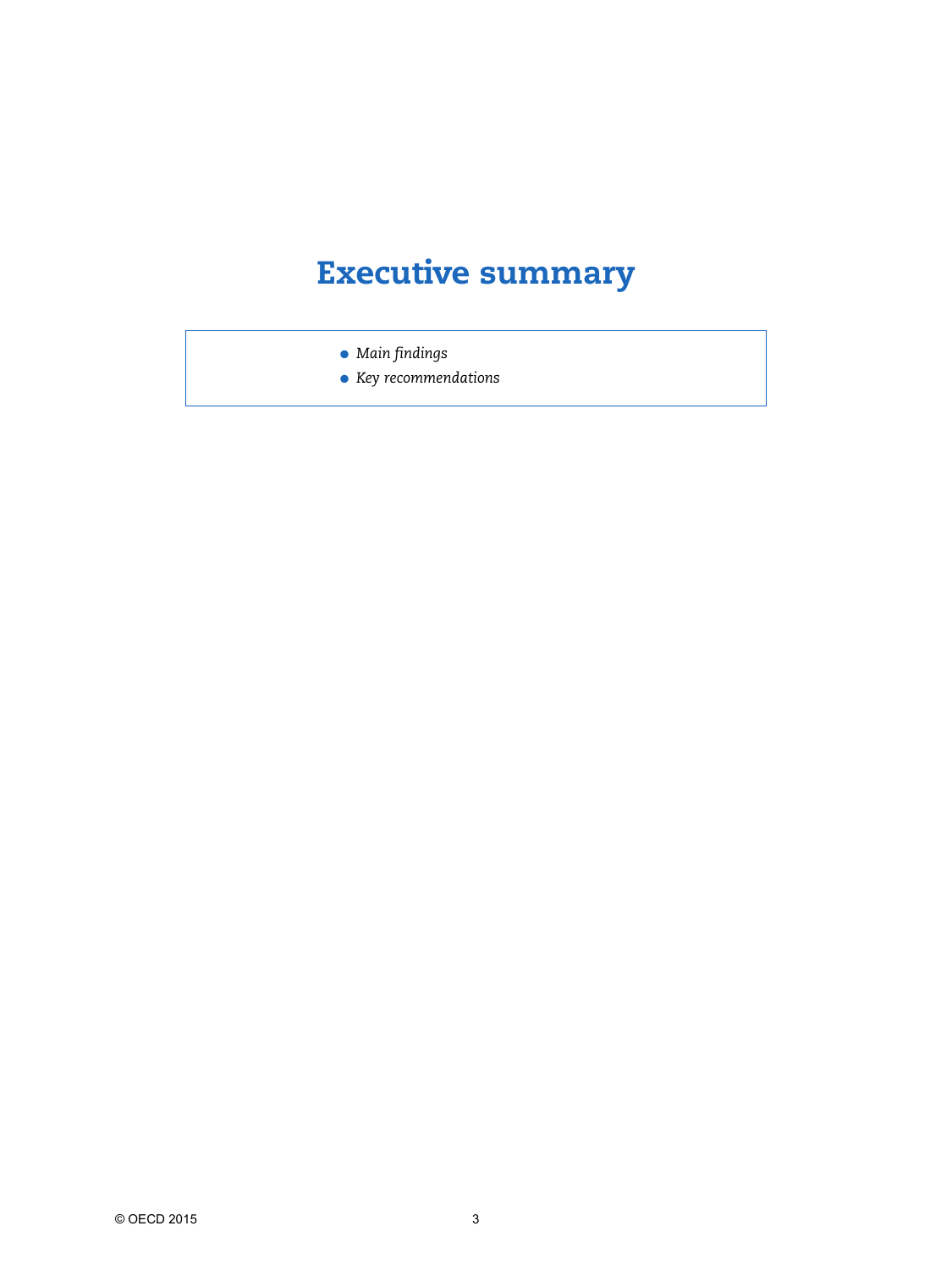## **Main findings**

### *The economy is resilient, but policy support remains necessary*

Sweden passed through the global financial and economic crisis with limited damage, thanks to strong macroeconomic, fiscal and financial fundamentals and a competitive and diversified business sector. The economy is proving resilient in the current environment of sluggish global growth and high uncertainty. Indeed, Sweden is among the few countries where output is now well above its level before the 2008 global financial and economic crisis. Strong domestic demand has underpinned growth, in a context of weak export markets. Fiscal policy has supported activity through the operation of automatic stabilisers and tax cuts. While sustainability is not at risk, the government plans to gradually improve the fiscal position as the recovery strengthens. Monetary policy is set to remain accommodative to ward off risks of deflation and lift inflation towards target. Macro-prudential policy is being reinforced to prevent the build-up of financial imbalances, not least an unsustainable increase in household debt, as interest rates stay low.

#### *Stronger foundations for growth*

Sweden has a strong comparative advantage in knowledge-intensive activities, which has boosted output growth and contained the rise in inequality over the past two decades. Well-being is high, and growth is greener than in most other OECD countries. However, in recent years, productivity growth, which is key to sustaining competitiveness and high employment, has slowed. This reflects cyclical but also structural factors, and calls for a focused effort to formulate and implement policies appropriate for Sweden. Barriers to competition and entrepreneurship remain high in some areas, including licences and permits, and land-use planning. Bottlenecks appear in road and rail transport. Public support for innovation is strong but remains fragmented and faces the challenge of adapting to an economy in which services and SMEs play a growing role.

#### *Skills need to be improved and disadvantaged groups better integrated*

A highly skilled workforce is crucial to sustain competitiveness and contain the rise in income inequality. Recent surveys of adult skills and educational performance – notably the dramatic deterioration in 15-year olds' PISA scores – suggest that younger cohorts are doing less well than their predecessors in international comparison. Poor educational outcomes are linked to low attractiveness of the teaching profession, deficiencies in teacher education and a lack of support for struggling students. Limited labour market flexibility hampers access to jobs for young people with low qualifications and immigrants, although temporary contracts are a stepping stone into the labour market.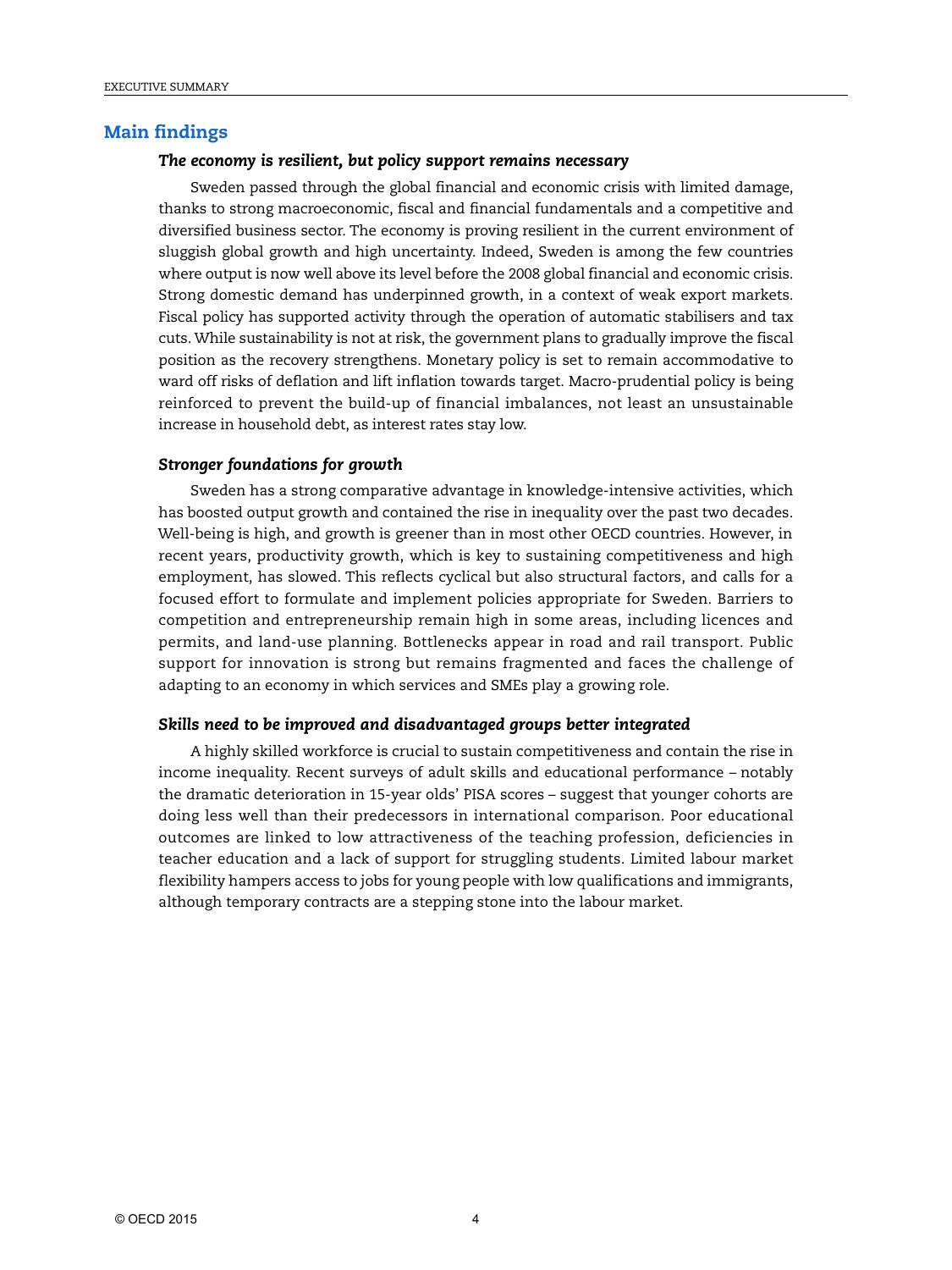# **Key recommendations**

### *The economy is resilient, but policy support remains necessary*

- Maintain expansionary monetary policy until inflation is clearly picking up.
- Continue to implement macro-prudential policies to contain the risks related to rising household debt. Consider phasing out mortgage interest deductibility.
- Maintain prudent fiscal policy and let automatic stabilisers work.

#### *Stronger foundations for growth*

- Simplify regulatory procedures, in particular regarding licences and permits.
- Streamline land-use planning and zoning regulations and increase incentives for municipalities to release land.
- Invest to improve the quality of roads and rail, with careful consideration of social returns.
- Continue to broaden support for innovation and enhance co-ordination of innovation and research policies. Lower financing constraints by fostering the development of debt and equity instruments and platforms for corporate finance.

#### *Skills need to be improved and disadvantaged groups better integrated*

- Raise the attractiveness of teaching by increasing monetary incentives, offer clearer career paths, and improve teacher education.
- Increase support for struggling students, including immigrants, through early intervention and targeting resources based on socio-economic background.
- Enhance support and incentives for immigrants to learn Swedish.
- Consider consolidating existing institutions in charge of advising on and supervising education policies into an education policy council.
- Reduce the gap in employment protection between permanent and temporary contracts and increase flexibility in entry level wages.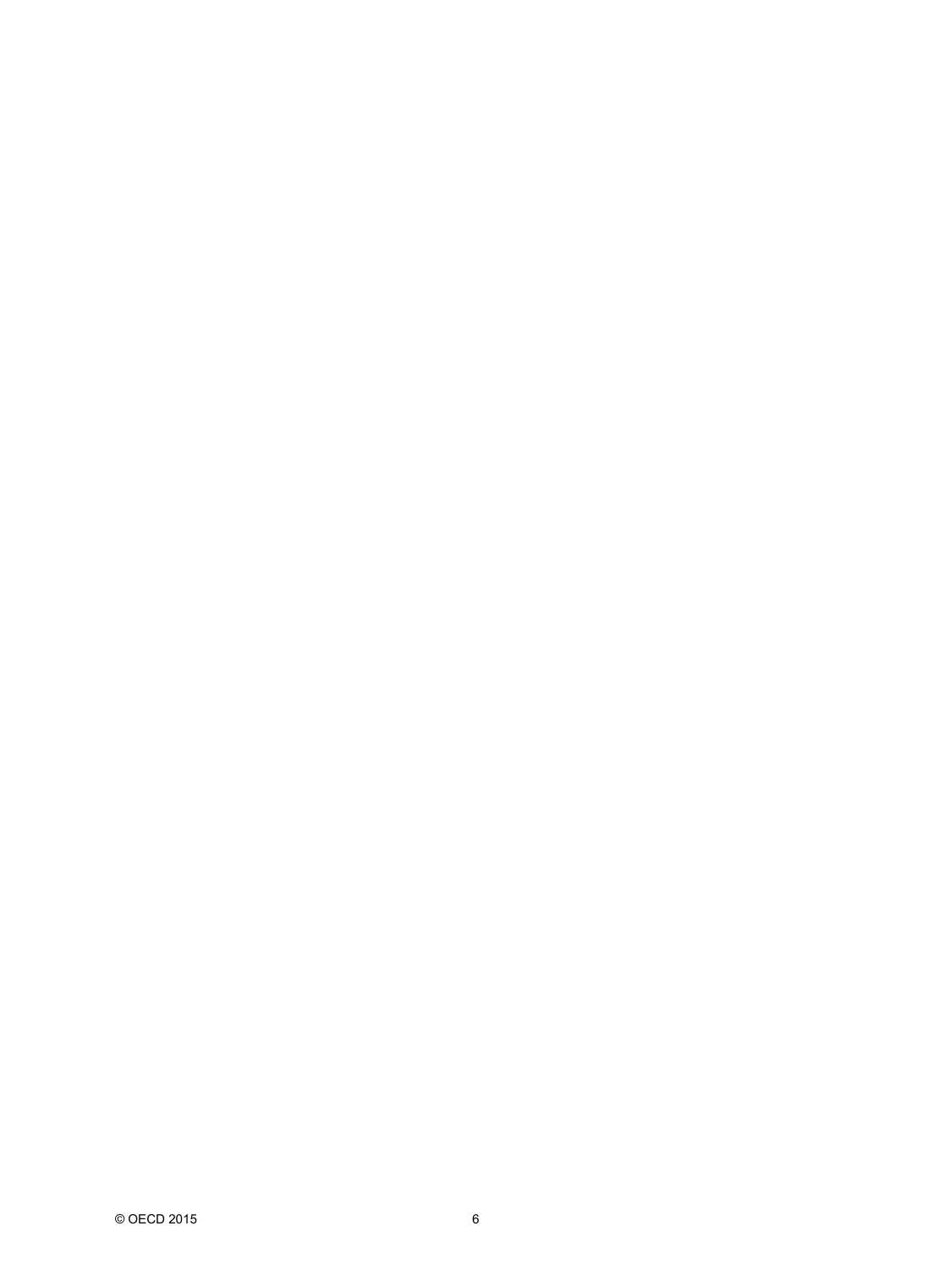# **Assessment and recommendations**

- *The economy is resilient but is facing challenges*
- *Macroeconomic policy issues*
- *A large banking sector, high household debt and high housing prices entail risks*
- *Strengthening foundations for growth*
- *Enhancing the skills and integration of disadvantaged groups*

The statistical data for Israel are supplied by and under the responsibility of the relevant Israeli authorities. The use of such data by the OECD is without prejudice to the status of the Golan Heights, East Jerusalem and Israeli settlements in the West Bank under the terms of international law.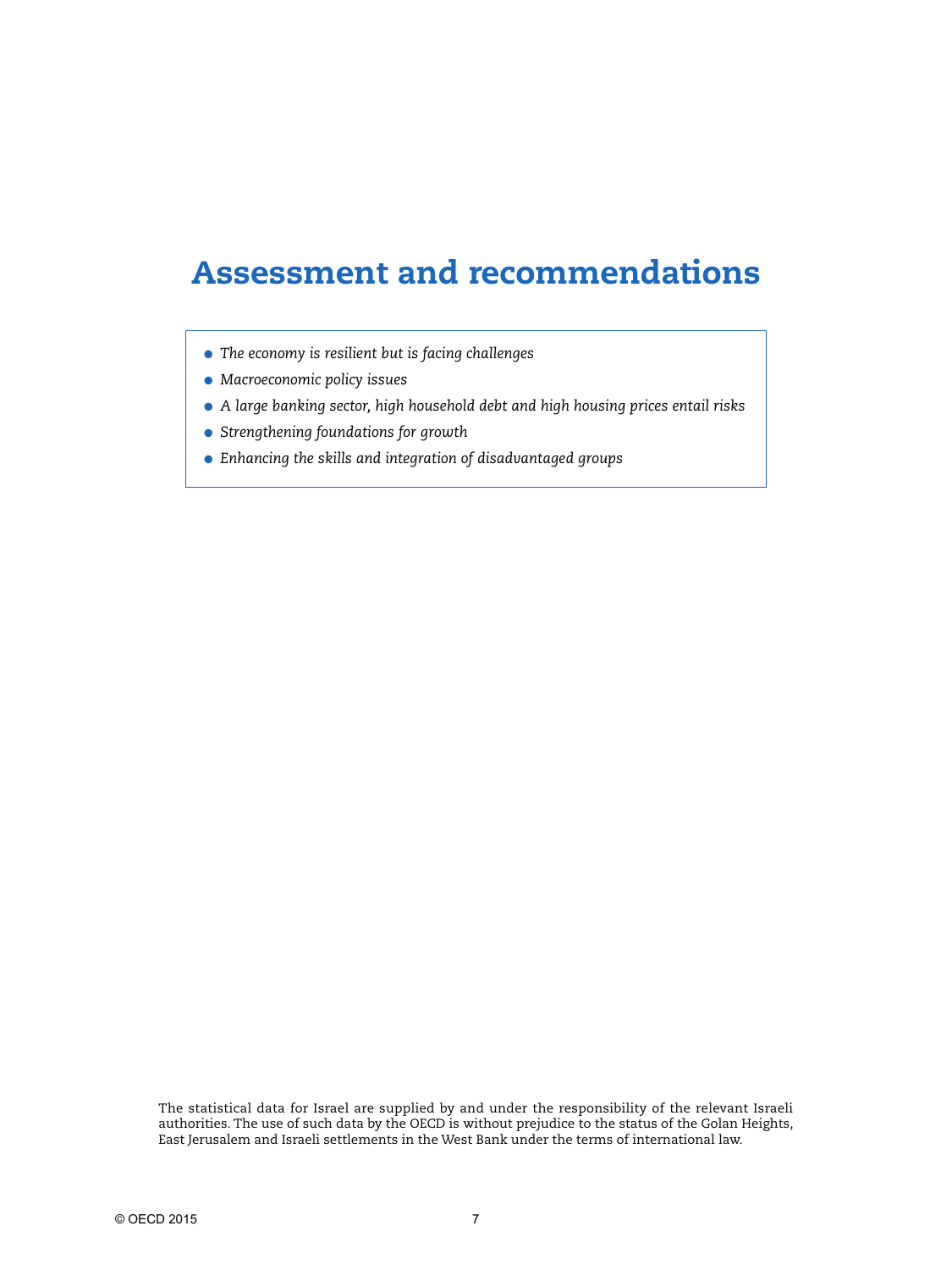## **The economy is resilient but is facing challenges**

After a deep recession following an acute financial crisis in the early 1990s, Sweden restructured its economy to make it more flexible and competitive. Inequalities have risen over the past two decades but are still low compared to the OECD average, reflecting high employment, low wage dispersion and strong social safety nets. Specialisation in the most profitable parts of global-value chains has allowed Sweden to achieve one of the best productivity performances in the OECD over the past two decades, lifting living standards and well-being. The economy is proving resilient in the current environment of slow global growth and high uncertainty. Indeed, Sweden is among the few countries where output is now well above its level before the 2008 global financial and economic crisis (Figure 1, Panel A), even though GDP per capita has not grown at all during the same period.

Nevertheless, Sweden faces a number of challenges. With countries in Asia and other parts of the world catching up, export performance has been deteriorating in Sweden, as in many other OECD countries (Figure 1, Panel B). Productivity has slowed, as in most other OECD countries (Figure 1, Panel C). The labour market has performed well, with steady growth in employment and the labour force (Figure 1, Panel E). However, the Beveridge curve, which measures the relationship between unemployment and vacancy rates, has been shifting outwards for some time (Figure 1, Panel F), suggesting that it is becoming more difficult to match workers to vacant jobs, which mainly reflect changes in the composition of the labour force. Policies have raised participation of the low-skilled and people with disabilities. The growing inflow of immigrants, particularly asylum seekers, creates more challenges for matching skills with firms' requirements. The unemployment rate therefore remains elevated despite impressive labour market participation and employment rates. This contrasts with some other countries with similar output growth over recent years, like Germany and the United States, where unemployment has receded (Figure 1, Panel D). The youth unemployment rate exceeds 20% but should be interpreted with caution, as many young jobseekers are full-time students. The share of the unemployed who have been out of a job for more than one year is about half the OECD average, with low-skilled workers and immigrants affected most.

Against this background, the key messages of this Survey are:

- Sweden is on the innovation frontier. Raising productivity further will depend on framework conditions and co-ordination of research and innovation policies.
- Sweden's main comparative advantage is in knowledge-intensive activities. Investing in skills and education is essential to foster growth and contain inequalities.
- Strong immigration provides human resources which will support economic growth if labour market inclusion is successful. This potential is, however, currently underused.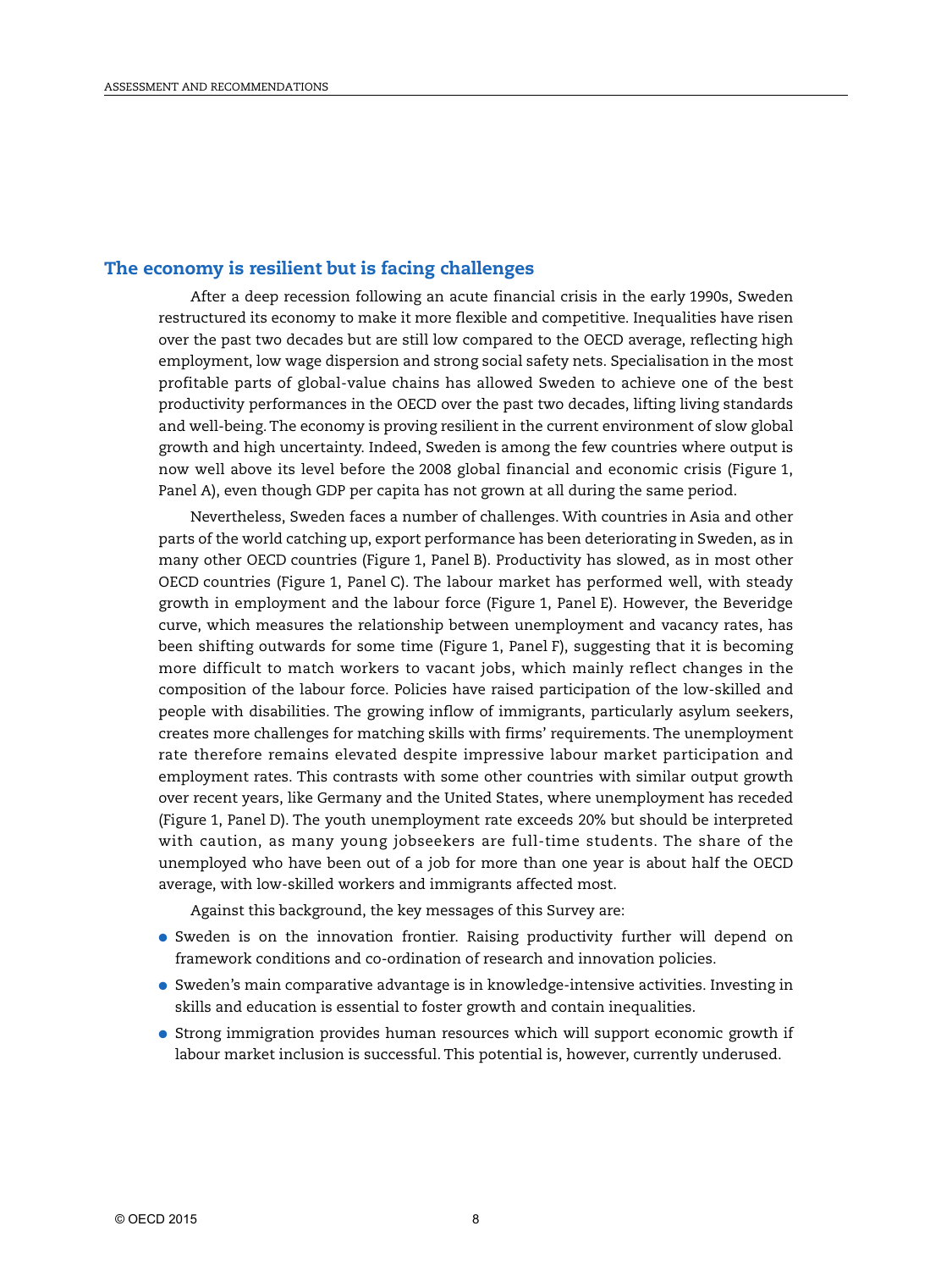

Figure 1. **Recent macroeconomic developments are mixed**

*Source: OECD Economic Outlook database*.

**How to read Panel F:** The Beveridge curve measures the relationship between unemployment and vacancy rates. Normally, high vacancy rates are associated with low unemployment, and low vacancies with high unemployment. If the curve shifts outwards, this suggests that matching workers to vacant jobs is becoming more difficult, pointing to a higher structural unemployment rate.

1 2 *<http://dx.doi.org/10.1787/888933198959>*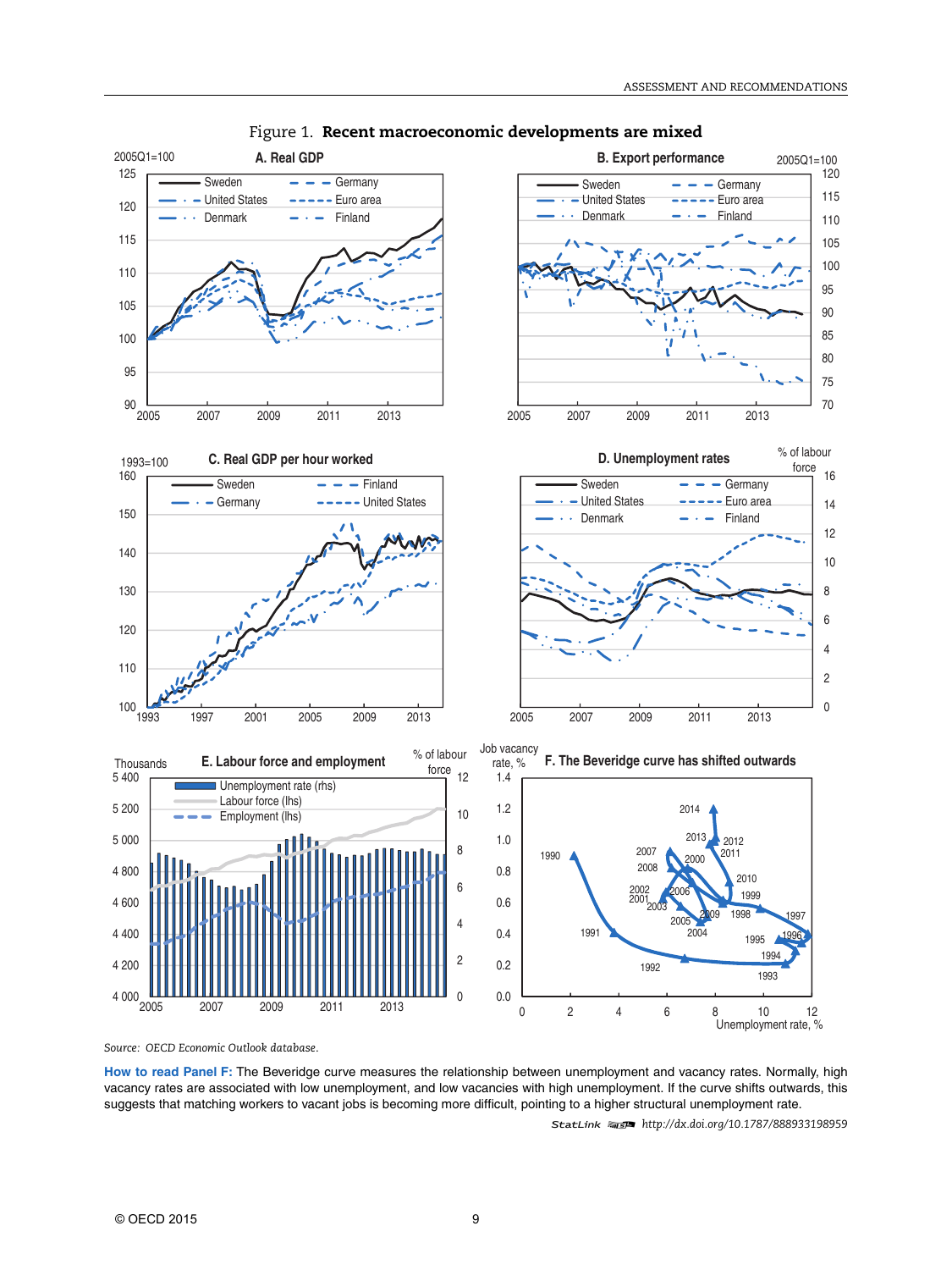#### *Activity is gaining momentum on the back of strong domestic demand*

Growth will be supported by strong private consumption and residential investment. Private consumption is projected to remain robust, reflecting rising employment and income (Table 1). Residential investment should also continue to expand, as shortages of dwellings in the largest cities will continue to support construction, despite planned tighter restrictions on mortgage borrowing. Business investment should progressively gather momentum as external demand picks up and spare capacity shrinks. However, the contribution of exports to output growth is likely to remain modest, particularly because of headwinds from weak euro area growth and the slowdown in emerging economies.

|                                                    | 2012    | 2013    | 2014    | 2015    | 2016    |
|----------------------------------------------------|---------|---------|---------|---------|---------|
| <b>GDP</b>                                         | 0.0     | 1.3     | 2.3     | 2.9     | 3.0     |
| Private consumption                                | 0.9     | 2.0     | 2.4     | 2.8     | 2.9     |
| Government consumption                             | 1.5     | 0.8     | 2.0     | 1.8     | 1.4     |
| Gross fixed capital formation                      | 0.3     | $-0.4$  | 6.6     | 5.1     | 4.1     |
| Housing                                            | $-11.7$ | 2.2     | 20.2    | 11.3    | 5.0     |
| <b>Business</b>                                    | 3.0     | $-1.6$  | 4.8     | 4.6     | 4.4     |
| Government                                         | 1.7     | 1.8     | 1.7     | 0.6     | 2.1     |
| Final domestic demand                              | 1.0     | 1.1     | 3.3     | 3.1     | 2.8     |
| Stockbuilding <sup>2</sup>                         | 1.1     | $-0.1$  | 0.2     | $-0.1$  | 0.0     |
| Total domestic demand                              | $-0.2$  | 1.2     | 3.5     | 3.0     | 2.8     |
| Exports of goods and services                      | 1.5     | $-0.1$  | 3.5     | 4.0     | 4.0     |
| Imports of goods and services                      | 1.1     | $-0.5$  | 6.5     | 4.5     | 4.5     |
| Net exports <sup>2</sup>                           | 0.2     | 0.2     | $-1.0$  | $-0.1$  | 0.0     |
| Other indicators (growth rates, unless specified)  |         |         |         |         |         |
| <b>Potential GDP</b>                               | 1.9     | 1.9     | 2.0     | 2.3     | 2.5     |
| Output gap <sup>3</sup>                            | $-1.8$  | $-2.4$  | $-2.1$  | $-1.5$  | $-1.1$  |
| Employment                                         | 0.6     | 1.1     | 1.4     | 1.7     | 1.3     |
| Unemployment rate <sup>4</sup>                     | 8.0     | 8.0     | 7.9     | 7.5     | 7.3     |
| <b>GDP</b> deflator                                | 1.0     | 1.2     | 1.3     | 1.6     | 1.8     |
| CPI                                                | 0.9     | 0.0     | $-0.2$  | 0.5     | 1.5     |
| CPIF <sup>5</sup>                                  | 1.0     | 0.8     | 0.5     | 0.9     | 1.3     |
| Household saving ratio, net <sup>6</sup>           | 15.2    | 15.4    | 15.2    | 14.4    | 14.6    |
| Trade balance <sup>7</sup>                         | 4.9     | 5.0     | 3.9     | 3.8     | 4.0     |
| Current account balance <sup>7</sup>               | 6.6     | 7.3     | 6.3     | 6.7     | 6.7     |
| General government financial balance <sup>7</sup>  | $-0.9$  | $-1.3$  | $-2.1$  | $-1.5$  | $-0.7$  |
| Underlying government net lending <sup>3</sup>     | $-0.2$  | $-0.3$  | $-1.2$  | $-0.8$  | $-0.2$  |
| Underlying government primary balance <sup>3</sup> | $-0.2$  | $-0.3$  | $-1.1$  | $-0.8$  | $-0.2$  |
| Gross government debt (Maastricht) <sup>7</sup>    | 36.9    | 39.0    | 41.1    | 41.8    | 43.5    |
| General government net debt <sup>7</sup>           | $-25.9$ | $-28.7$ | $-25.6$ | $-23.0$ | $-21.2$ |
| Three-month money market rate, average             | 2.0     | 1.2     | 0.7     | 0.1     | 0.2     |
| Ten-year government bond yield, average            | 1.6     | 2.1     | 1.7     | 1.0     | 1.2     |

#### Table 1. **Macroeconomic indicators and projections**

Annual percentage changes, volume<sup>1</sup>

1. Annual data are derived from quarterly seasonally and working-day adjusted figures.

2. Contribution to changes in real GDP.

3. As a percentage of potential GDP.

4. As a percentage of labour force.

5. CPI with a fixed mortgage interest rate.

6. As a percentage of household disposable income.

7. As a percentage of GDP.

*Source: OECD Economic Outlook database* and projections based on information through early March 2015.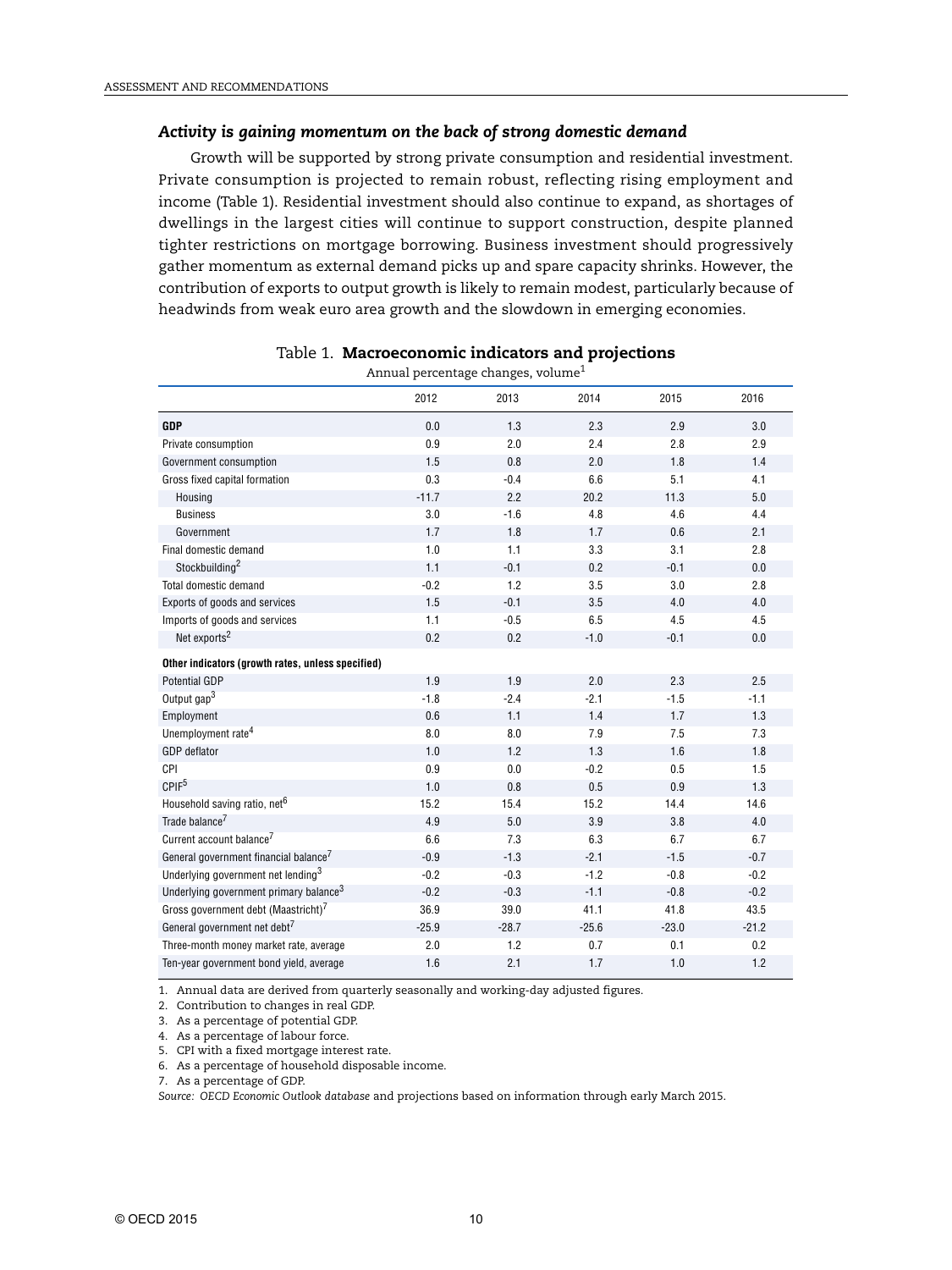The short-term risks are mainly on the downside. As a small open economy, Sweden is heavily dependent on exports. Further deterioration in economic conditions of trading partners, especially euro area countries, would lower Sweden's growth prospects. Weaker activity in the euro area would also complicate monetary policy and increase deflation risks, as it would likely result in further monetary easing from the European Central Bank which would put upward pressure on the krona. A very stimulative monetary stance will remain necessary for some time to support activity and bring inflation back towards the 2% target. However, it could fuel excessive demand for credit, in particular from households buying housing at ever higher prices. The impact of macro-prudential policies being put in place to address the issue is uncertain, as such policies are largely untested in OECD countries. Geopolitical tensions may affect Sweden through different channels, including weaker confidence due to uncertainty, slower growth in trading partners and volatility in energy markets. Upside risks include stronger-than-expected growth elsewhere in the European Union or in other major trading partners and a boost from lower energy prices.

#### *Well-being is high, and growth is greener than in most other OECD countries*

Sweden scores higher than the OECD average on all dimensions of the OECD Better Life Index, except personal security. Compared with the other Nordic countries, it performs slightly worse on jobs and earnings, housing, personal security and social connections, but better in all other areas (Figure 2). Although gender equality compares favourably to most other countries, further improvements are possible. Corruption is low and Sweden has





1. Each well-being dimension is measured by indicators from the OECD Better Life Indicator set. Indicators are normalised to range between 1 (best) and 0 according to the following formula: (indicator value-minimum value)/ (maximum value/minimum value).

*Source:* OECD (2013), *How's Life? 2013: Measuring Well-being*, OECD Publishing, Paris, *[http://dx.doi.org/10.1787/](http://dx.doi.org/10.1787/9789264201392-en) [9789264201392-en](http://dx.doi.org/10.1787/9789264201392-en)*.

1 2 *<http://dx.doi.org/10.1787/888933198963>*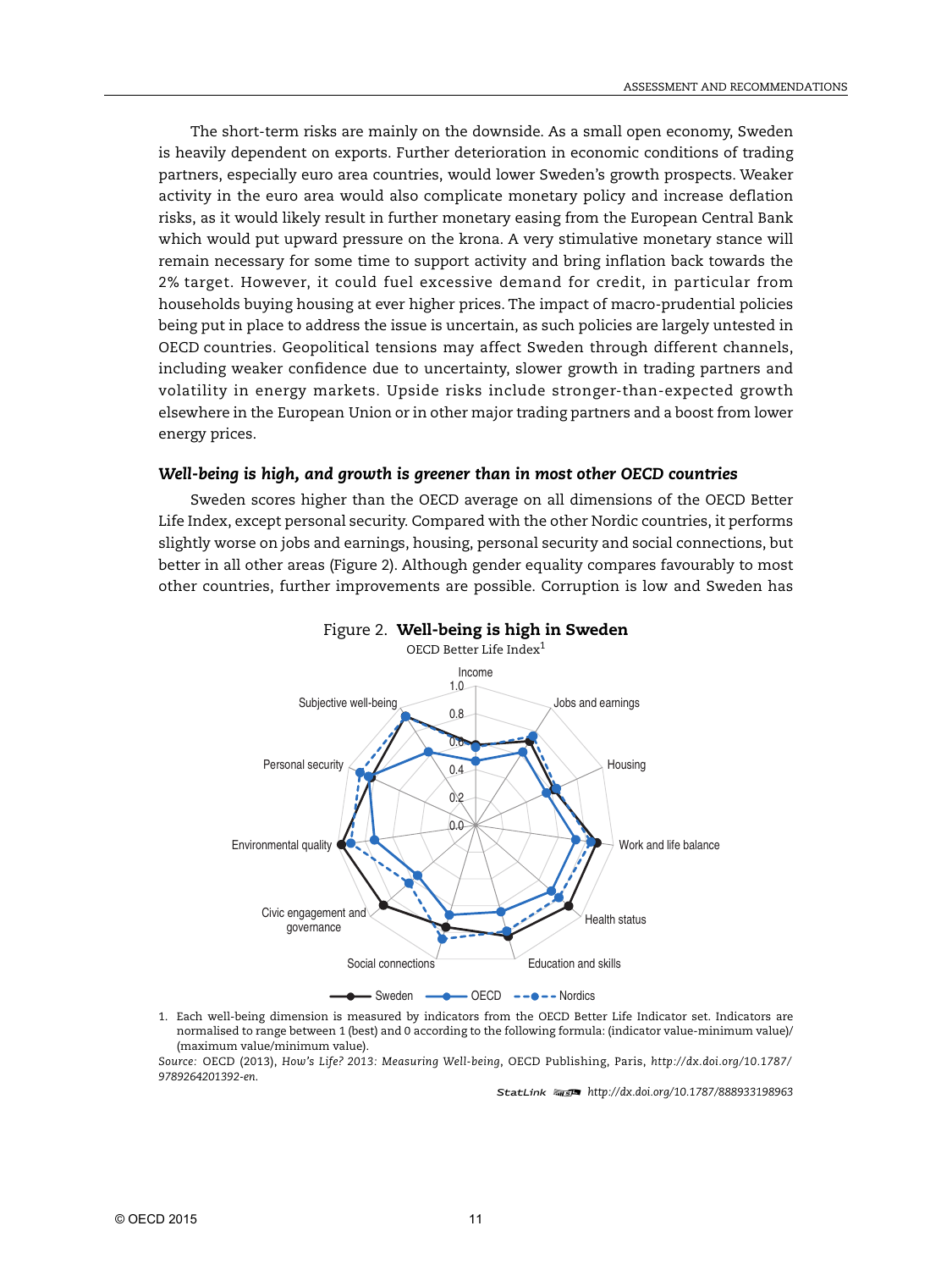made significant progress on enforcing legislation against bribing foreign public officials. Nevertheless, the legal framework on foreign bribery by corporations and other entities should be strengthened (OECD, 2014b).

Sweden stands out internationally with a relatively small gender gap. It ranks fourth in both the Global Gender Gap Index (WEF, 2014) and the Gender Inequality Index (UNDP, 2014). Women have enrolment rates similar to men in secondary education and higher in tertiary, representation in Parliament is almost equal, and female labour participation and health outcomes are high relative to most comparable countries. Even so, gender differences persist in education, where men rarely pursue studies in health and welfare, and women make up only around a quarter of graduates in computer sciences and engineering. More women than men work part time, they are concentrated in fewer occupations, usually in the service sector, and they are less likely to progress to senior management positions, accounting for 31% of senior managers in 2010 and holding 19% of listed companies' board positions in 2009. Only a third of individually-owned businesses are owned by a woman. In 2011, Swedish women earned 14% less than men – a pay gap just one percentage point below the OECD average and higher than in some countries with comparable female employment rates. Lower working hours among women and wage differences also affect pension incomes with retired women twice as likely to be poor as men (OECD, 2012a).

Sweden has long used economic instruments, like carbon and sulphur taxes and participation in the EU Emissions Trading Scheme, to promote green growth. It has achieved complete decoupling of greenhouse gas (GHG) emissions from economic growth and GHG emissions per unit of output are among the lowest in the OECD (Figure 3, Panel A). The share of renewables in energy supply is also one of the largest (Figure 3, Panel B). As low-cost measures to reduce GHG emissions have already been implemented, reducing emissions further will require enhancing the coherence and cost-effectiveness of policies, for example by reducing overlaps between policy instruments, reducing carbon price differences across sectors and phasing out environmentally harmful subsidies. Nevertheless, Sweden has set itself even more ambitious climate change mitigation objectives, including a vision of achieving "no net GHG emissions into the atmosphere" by 2050 and "a vehicle fleet independent from fossil fuels" by 2030. Sweden has created an ambitious system of environmental quality objectives, which covers all policy domains and government bodies. However, most are unlikely to be met by the deadline of 2020. To make this a more effective strategic framework, short- and medium-term priorities should be set and measures and resources clearly defined (OECD, 2014a).

### **Macroeconomic policy issues**

#### *The fiscal position is strong*

Sweden's fiscal position is among the strongest in the OECD, with a general government deficit of around 2% of GDP in 2014 and gross debt close to 40% of GDP (Figure 4). Furthermore, government assets exceed liabilities, generating a net asset position of about 30% of GDP. Previous reforms of the pension system, with a transition towards defined contributions, imply a smaller impact of ageing on public finances than in many other countries, even though further increases in the effective pension age and retaining adequate coverage and contributions will be necessary to maintain replacement rates over the long term (OECD, 2012b). The fiscal response to the protracted period of weak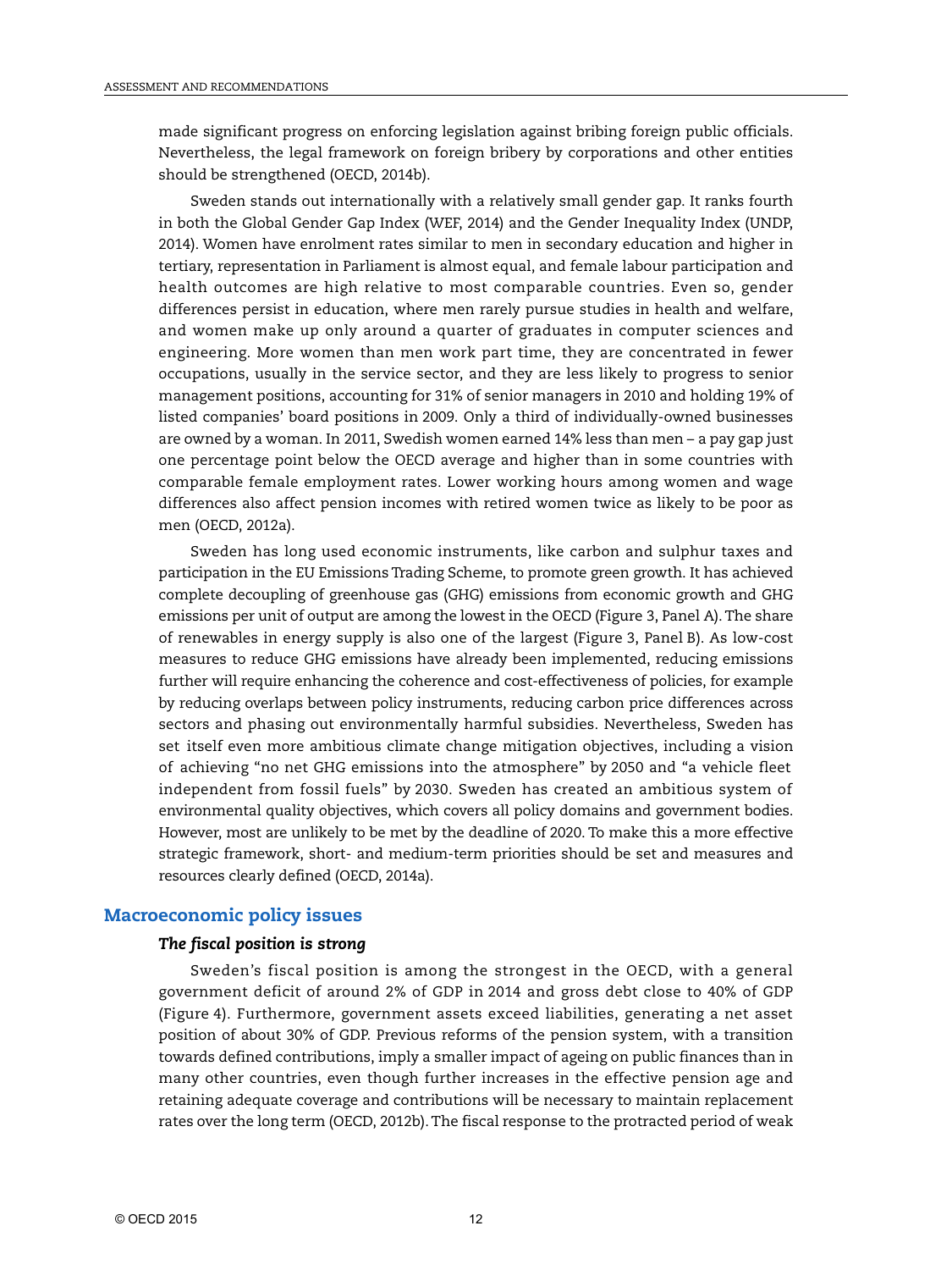

#### Figure 3. **Carbon emissions are low and renewables well developed**

*Source:* International Energy Agency, *World Energy Statistics and Balances* (database).

1 2 *http://dx.doi.org/10.1787/888933198972*

economic growth, together with some permanent personal and corporate income tax cuts and increased expenditures for sickness benefits and asylum seekers, have pushed the general government fiscal balance down, away from Sweden's target of a surplus of 1% of GDP over the business cycle. Nevertheless, the general government deficit has remained below the 3% of GDP threshold of the Stability and Growth Pact and from this year on structural net lending is projected to be broadly in line with the EU medium-term objective of 1% of GDP. Looking further ahead, simulations show that the fiscal position is sustainable (Fiscal Policy Council, 2014).

#### *Monetary policy is appropriately expansionary*

Despite good output and employment growth, inflation has been drifting below the 2% target since 2010, mainly reflecting economic slack (Figure 5, Panel A). The Riksbank and other forecasters persistently overpredicted inflation and until recently the Riksbank was reluctant to cut the policy rate to zero, in part out of concern for rising household debt (Panel C). Inflation, however, continued to undershoot expectations. The Riksbank cut the repo rate to zero in October 2014 and, as uncertainties mounted further, to -0.1% in February 2015. It also decided to purchase SEK 10 billion worth of government bonds. In the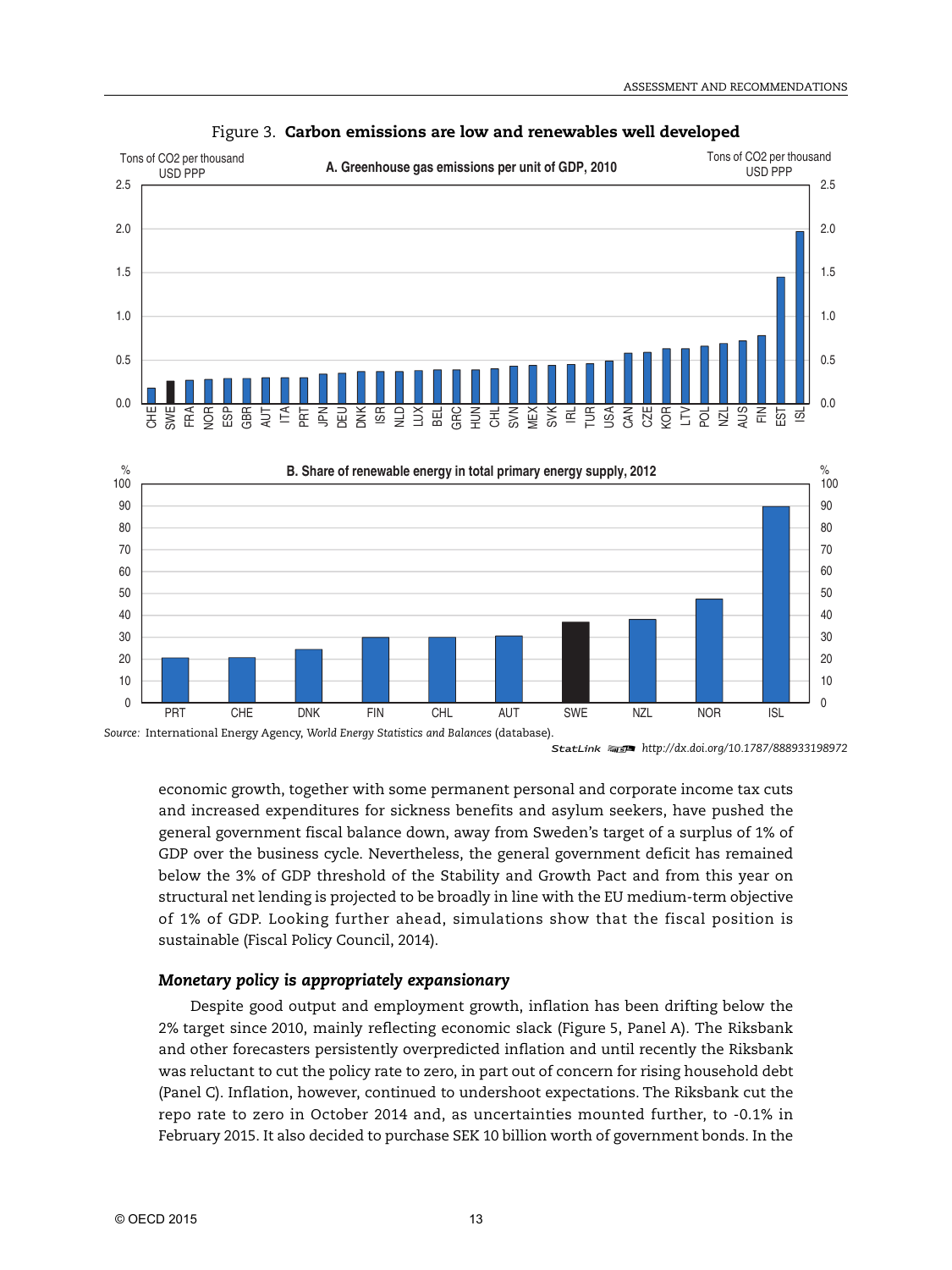

# Figure 4. **Public finances are healthy**

*Source: OECD Economic Outlook database*.

1 2 *<http://dx.doi.org/10.1787/888933198989>*

USA BEL PRT

 $\overline{I}$ **GRC**  $\overline{K}$  -250 -200 -150 -100

-250 -200 -150 -100

NOR  $\widetilde{\overline{\mathbb{E}}}$  $\exists$ KOR EST **SWE** AUS DNK NZL  $E_{\text{eff}}$  e<br>Deu AUT ISR GBR  $\leq$ FRA  $\overline{\mathbb{E}}$  $\vec{\Xi}$ 

N<br>S<br>C  $5\%$  $\overline{\mathbf{S}}$ <u>ក្ត</u>  $5\%$ CAN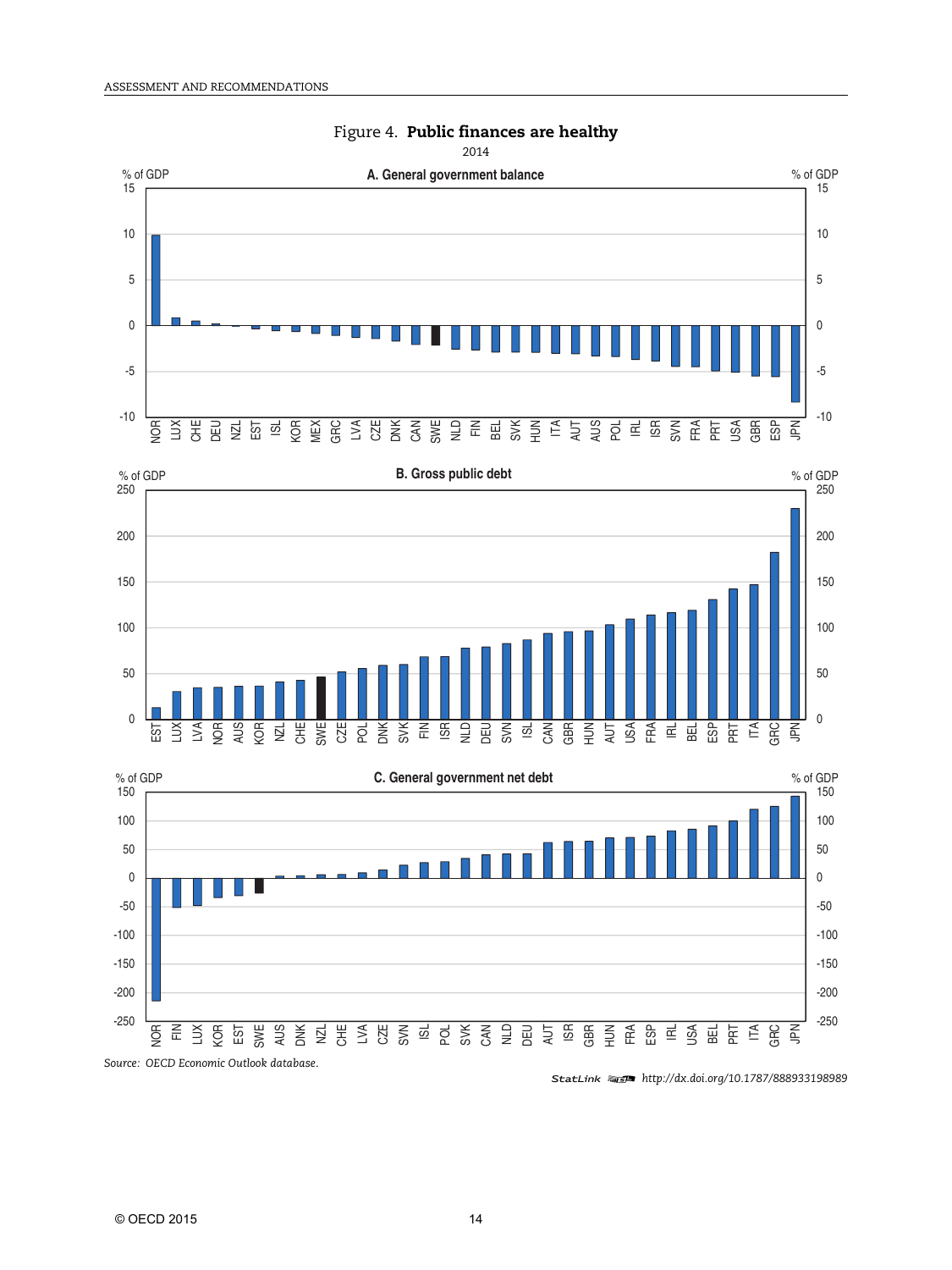

#### Figure 5. **Inflation is very low**

1 2 *http://dx.doi.org/10.1787/888933198996*

face of the recent appreciation of the krona mainly against the euro (Panel D), the repo rate was cut again to -0.25% in March 2015 and government bond purchases were increased by SEK 30 billion. These measures and the readiness to do more aim at safeguarding the inflation target as a nominal anchor for price setting and wage formation.

# **A large banking sector, high household debt and high housing prices entail risks**

### *The banking sector is large and reliant on wholesale funding*

The Swedish banking sector is large, with assets amounting to about four times GDP (Figure 6, Panel A). The sector is also highly concentrated, with four banks accounting for more than 70% of lending. Moreover, banks are strongly interconnected and have similar business models and vulnerabilities. One of these is heavy reliance on wholesale funding, which is often short term, despite a recent trend towards lengthening maturities (Figure 6, Panel B). These features generate systemic risk and even though banks weathered the global financial crisis well and are highly profitable, strong regulation and supervision is called for.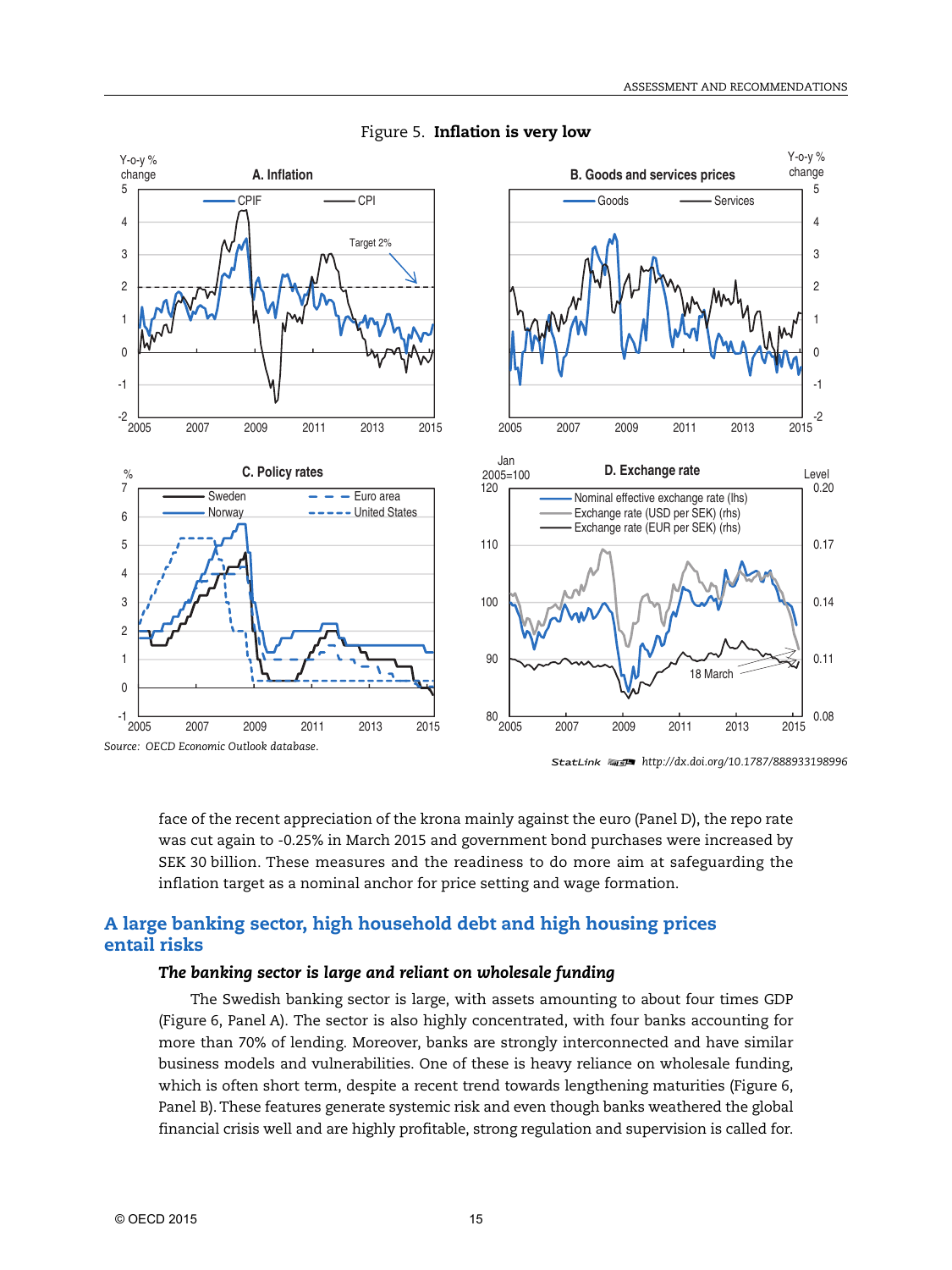

Figure 6. **The banking sector is large and reliant on wholesale funding**

1. Major Swedish banks' wholesale funding via Swedish parent companies and subsidiaries. *Source:* European Central Bank Consolidated Banking Data and Riksbank, *Financial Stability Report* , No. 2014:1. 1 2 *<http://dx.doi.org/10.1787/888933199009>*

The authorities have acted to improve the resilience of the financial system by strengthening the institutional framework for financial regulation and supervision, requiring stronger capital and liquidity buffers and implementing macro-prudential measures.

The responsibilities of the Financial Supervisory Authority (FSA, *Finansinspektionen*) were extended in 2014 and now include counteracting financial imbalances in order to stabilise the credit market. The FSA was also given the main responsibility for all macro-prudential tools, complementing micro-prudential and consumer protection duties. While the FSA bears the main responsibility for prudential instruments, financial stability is also related to other policy areas, such as monetary policy and taxation. The government is ultimately responsible for the measures taken and controls the funds which may be needed to support the financial system in a crisis. To ensure close dialogue between all the institutions involved, the Financial Stability Council – which gathers representatives from the Ministry of Finance, the FSA, the Swedish National Debt Office and the Riksbank – has been created. It meets at least twice a year to discuss financial stability and the need for measures to prevent the build-up of imbalances. It also has to meet in the event of a crisis to discuss appropriate responses.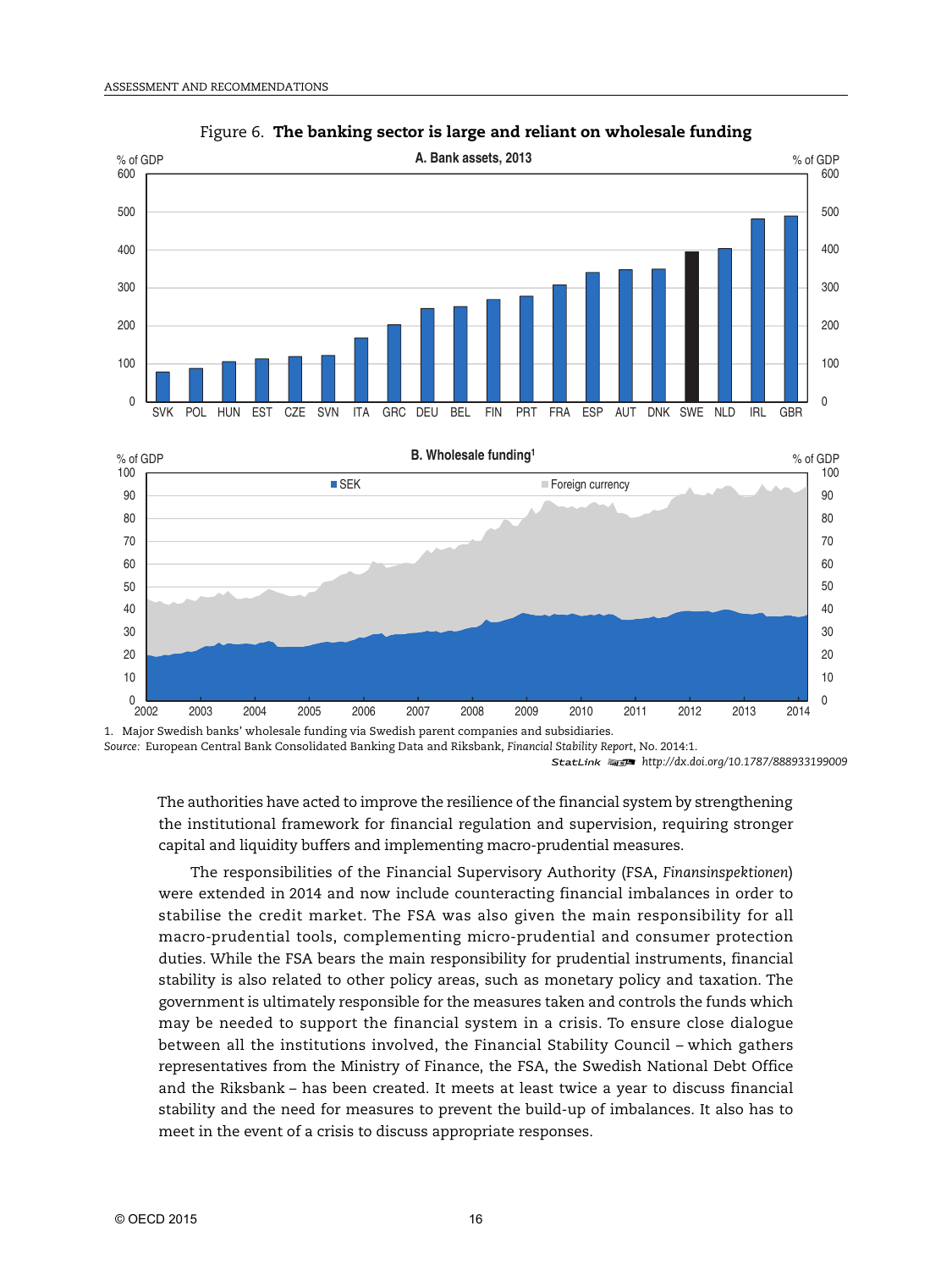The four Swedish systemically important banks are required to hold an extra 5% capital buffer on top of Basel III minimum requirements. Minimum risk weights on mortgages are being increased to 25% and an additional countercyclical capital buffer of 1% will be applied from September 2015, in view of rising household debt. Altogether, Tier 1 capital requirements for Swedish systemic banks, applicable from 2015, range from 14.4% to 18.8%, more than twice the EU minimum requirement on average. The banks are expected to have no difficulty meeting the requirements (Finansinspektionen, 2014a). Nevertheless, the ratio of common equity tier 1 capital to total assets is below 4%, which is relatively low by OECD standards.

Maturity transformation is substantial in Swedish banks, which have large mortgage portfolios largely funded through market borrowing with an average maturity of about three years and often in foreign currency. This creates liquidity risks in case of stress in international financial markets. A minimum liquidity coverage ratio (the ratio of unencumbered liquid assets to net cash outflows over a 30-day period of liquidity stress) of at least 1 has been required since early 2013 and it is currently around 1.4. The banks also lengthened the maturity of their funding following the onset of the global financial crisis (Riksbank, 2014). Nevertheless, structural liquidity risks remain significant and funding needs to become more stable for illiquid assets. The systemic banks should strive to reach a net stable funding ratio of 100% as soon as possible.

### *Macro-prudential policy has a key role to play in containing household debt accumulation*

Household debt and dwelling prices have soared over the past decade (Figure 7). The housing price-to-income ratio is about 20% above its long-term average, suggesting moderate overvaluation. This creates risks for households and the wider economy. While households look fairly resilient to higher interest rates, lower income and unemployment, high household debt entails significant macroeconomic risks, as deeply indebted households are likely to reduce consumption in response to adverse shocks (Dynan, 2012; Andersen et al., 2014; Bunn and Rostom, 2014). The probability of recession increases as household debt rises above trend, and downturns associated with high debt are generally deeper and more protracted than when debt is low (Sutherland and Hoeller, 2012). However, credit losses on mortgages are generally small and, as noted, banks have had to raise their risk weights on mortgages. For the financial system, risks may result from a maturity mismatch between assets and liabilities, as illustrated by the failure of a number of mortgage lenders that relied on short-term funding in the United Kingdom during the global financial crisis.

Very low policy rates generate risks of excessive financial imbalances. Against this backdrop, macro-prudential policy plays a key role in ensuring financial stability. A number of macro-prudential measures to rein in household debt have been introduced in steps. A cap of 85% on mortgage loan-to-value ratios was introduced in 2010. Minimum capital risk weights on mortgages were increased to 15% in 2013 and will rise to 25% in 2015. Swedes have a long history of paying only interest on home loans and a large share of households (close to 40% in 2013) do not pay down mortgage principal (Finansinspektionen, 2014b). The FSA will present a proposal to make holders of new mortgages repay capital until the outstanding loan is down to 50% of the initial value of the property, which is welcome. Macro-prudential measures entail a trade-off, as stringent rules risk lowering output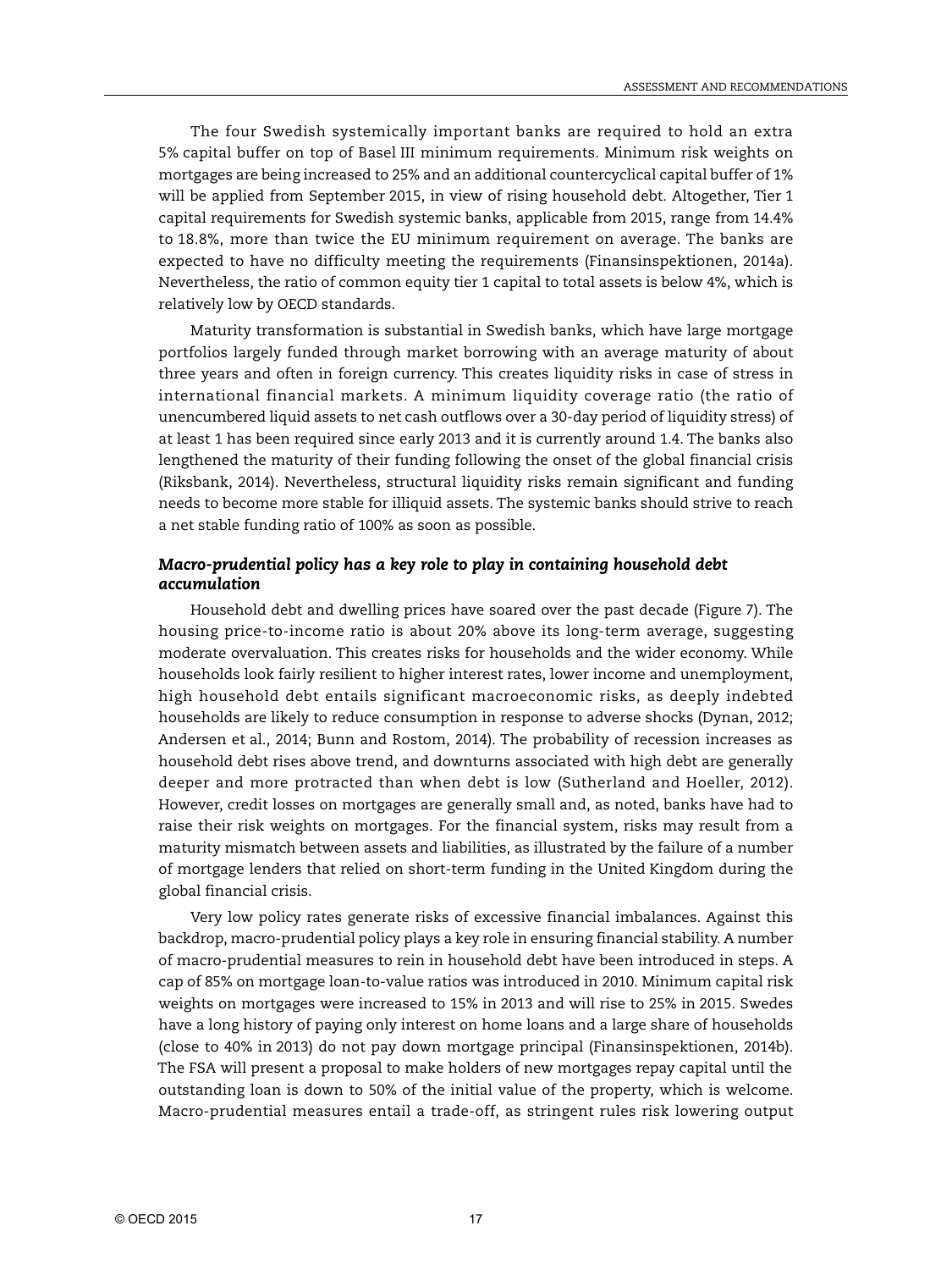

#### Figure 7. **Household debt and real housing prices are high**

*Source: OECD Economic Outlook database* and national sources.

1 2 *<http://dx.doi.org/10.1787/888933199019>*

growth and inflation, while soft rules would fail to deflect risks. The impact of the measures being implemented should be monitored closely and further action should be envisaged if growth in household debt picks up.

Structural measures to improve the functioning of the housing market could help moderate the increase in household debt, which is partly driven by high housing prices, although reverse causality is also at play. Such measures could include streamlining land-use planning and zoning regulations and increasing incentives for municipalities to allow building to improve supply responsiveness, limiting the tax bias in favour of home-ownership (preferably by phasing out mortgage interest deductibility) and easing rental market regulations to foster a more balanced tenure mix (Adalet McGowan, 2013). Improving access and affordability of housing would also enhance labour mobility and well-being.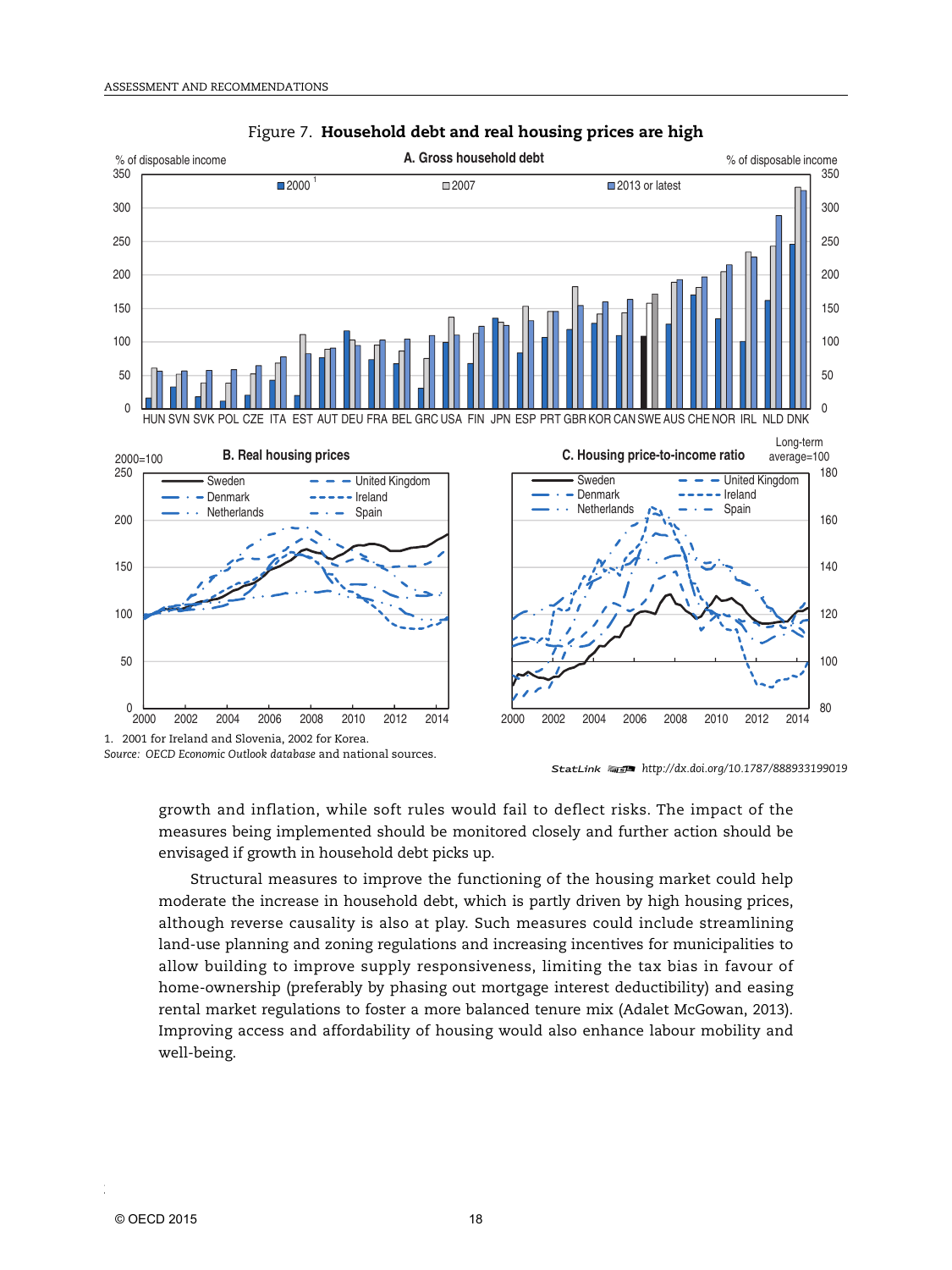#### **Recommendations on policies to support the economic recovery**

- Maintain expansionary monetary policy until inflation is clearly picking up.
- Continue to implement macro-prudential policies to contain the risks related to rising household debt. Consider phasing out mortgage interest deductibility.
- Maintain prudent fiscal policy and let automatic stabilisers work.

#### **Strengthening foundations for growth**

Sweden's GDP per capita is well above the OECD average and the gap with the leading economies has narrowed rapidly over the past two decades, partly as a result of the structural reforms implemented since the early 1990s to increase the competitiveness and flexibility of the economy (Figure 8, Panel A). Even though Sweden's performance remains strong from an international perspective, pushing up productivity further is proving difficult in the context of subdued global growth. Structural factors such as the increasing role of services in the economy, heightened international competition and the exhaustion of gains from earlier reforms have also hampered productivity advances. Since 2007, productivity growth has slowed markedly in the production of both goods and services (Figure 8, Panel B).

The robust performance of the Swedish economy is rooted in its ability to successfully integrate into global value chains (GVCs) in manufacturing, where different stages of the production process are located across different countries. But Sweden's competitiveness increasingly hinges on high-value-added services involving high skills and intangible



#### Figure 8. **Productivity is high but has slowed**

*Source:* OECD (2015), *Economic Policy Reforms 2015: Going for Growth*, OECD Publishing, Paris, *<http://dx.doi.org/10.1787/growth-2015-en>*; and Statistics Sweden.

1 2 *<http://dx.doi.org/10.1787/888933199021>*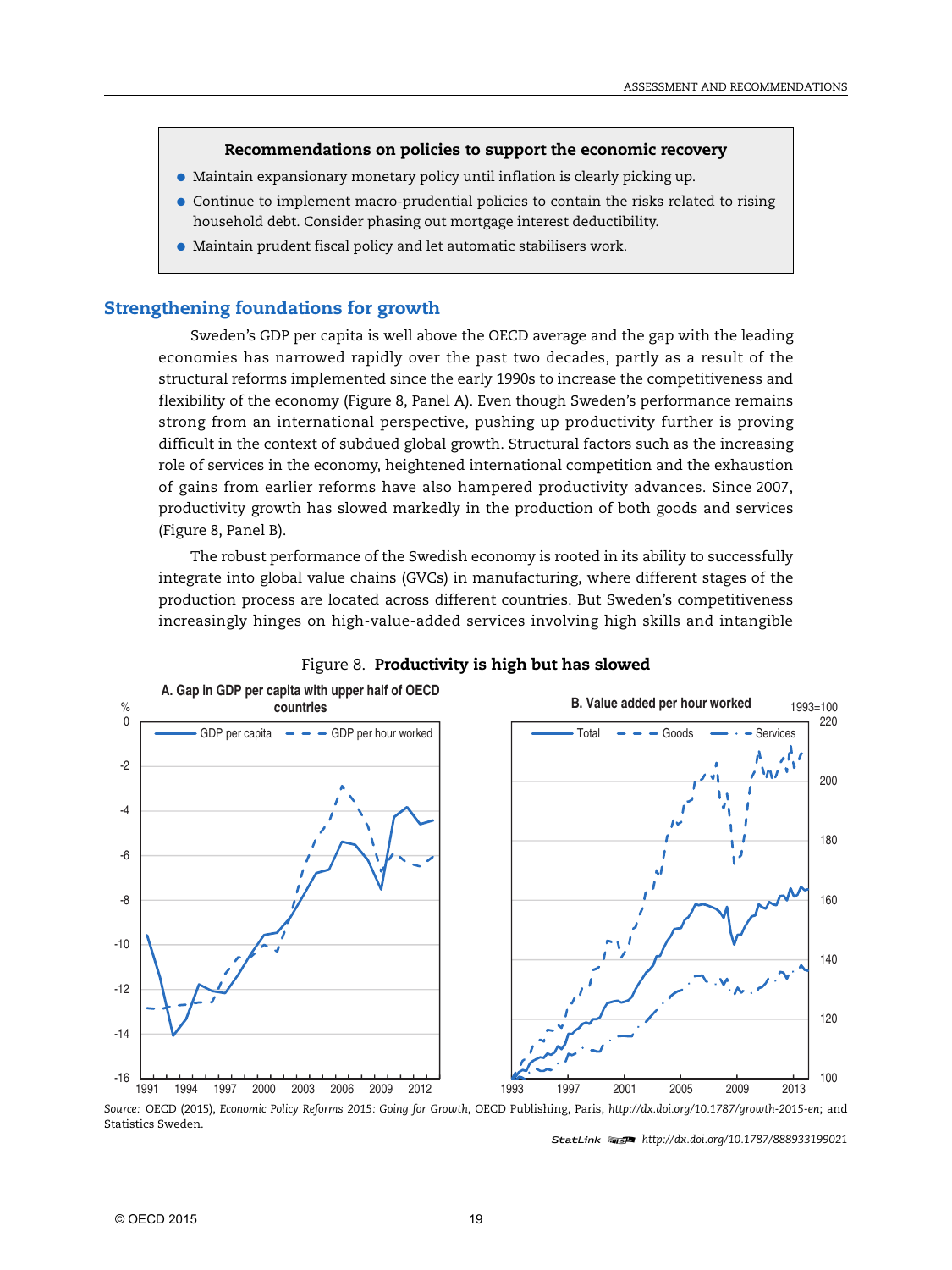capital intensity. A strong knowledge-based economy has fuelled the growth of such services. Moreover, the content of services in goods exports is increasing, as manufacturing costs fall relative to those of services, production stages are increasingly offshored and Swedish firms move further up the value chain and towards more integrated supply of goods and services. Adequate market regulations, high-quality infrastructure, innovation capability and the availability of high-skilled workers are key to the development of the knowledge-based economy and stronger positions in GVCs, which ultimately fosters productivity growth and lifts living standards.

Sweden is among the OECD countries which participate most in GVCs (Figure 9, Panel A). This is partly related to its size, as small economies tend to source more inputs from abroad than larger ones (backward participation). Exports of most manufacturing sectors therefore embody a significant share of foreign inputs (Figure 9, Panel B). Swedish wood and paper, chemicals, minerals and basic metals also contribute largely to exports of other countries (forward participation). Reflecting its increasingly strong comparative







1. Backward participation shows the use of foreign intermediates in a country's exports and forward participation the use by other countries of a country's inputs in their exports.

2. As a percentage of total Swedish exports.

*Source: OECD Global Value Chains Indicators* (May 2013).

1 2 *<http://dx.doi.org/10.1787/888933199038>*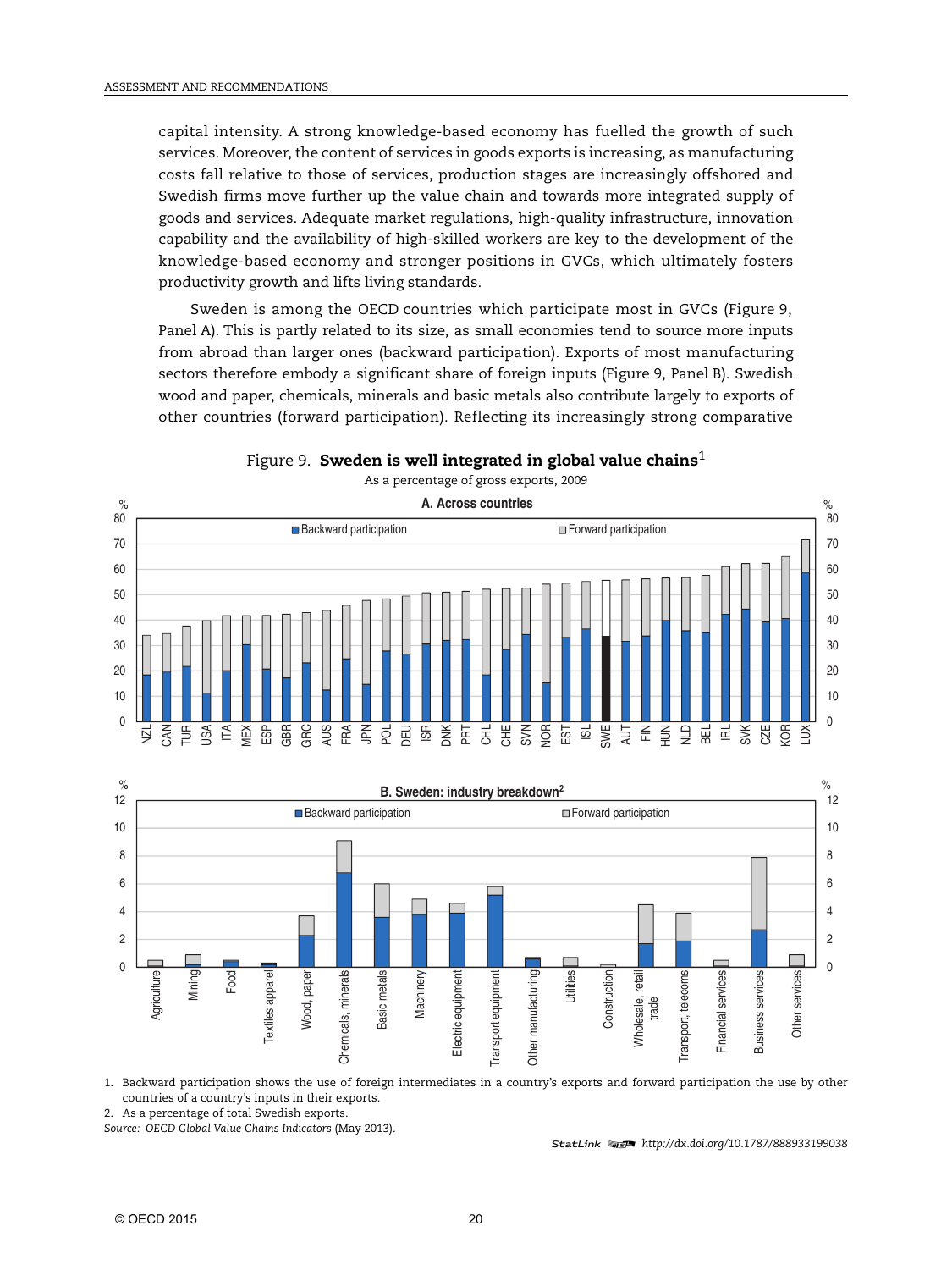advantage in high-value services, Swedish inputs from wholesale and retail trade, transport, telecommunications and business services are widely incorporated into exports of other countries. Swedish firms have been moving up the value chain, which partly explains the increasing share of services in output. More value is created in upstream activities (e.g. R&D and product design) and downstream operations (e.g. marketing and customer services) than at the production stage, a pattern which has been accentuated over time by productivity gains in manufacturing and offshoring to low-cost production sites. Such activities require a high level of skills and intangible capital to allow firms to gain or retain a comparative advantage by differentiating their products from those of competitors.

In Sweden, intangible investment amounted to about 9% of GDP in 2010, close to the share of tangible business investment (Corrado et al., 2012). The investment intensity in intangible capital was second only to the United States, for countries where data are available (Figure 10). Patenting levels and the ratio of business R&D to GDP are among the highest in the OECD. But the non-R&D intangible capital base is also strong. In particular, management quality is estimated to be among the highest in the OECD, comparable to Canada, Germany and Japan, although slightly below the United States (Bloom and van Reenen, 2010). Fairly efficient markets favour the reallocation of resources towards knowledge-based activities (Andrews and Cingano, 2014).



#### Figure 10. **Intangible investment is high**

Percentage of value-added of the business sector, 2010 or latest data available

1 2 *<http://dx.doi.org/10.1787/888933199047>*

#### *Lowering regulatory barriers to boost growth*

Sweden's overall 2013 Product Market Regulation (PMR) indicator is close to the OECD average (Figure 11, Panel A; Koske et al., 2015). However, a number of OECD countries have leaner regulations, and while many countries have continued to streamline regulations, Sweden's PMR has barely changed over the past decade. As others have reformed, Sweden has therefore moved down the OECD ranking, from 9th in 2003 to 26th in 2013. Rankings should be interpreted with caution, as differences between OECD countries now tend to be small. Nevertheless, in a very competitive global environment, being among the countries with the best regulatory environment is an asset.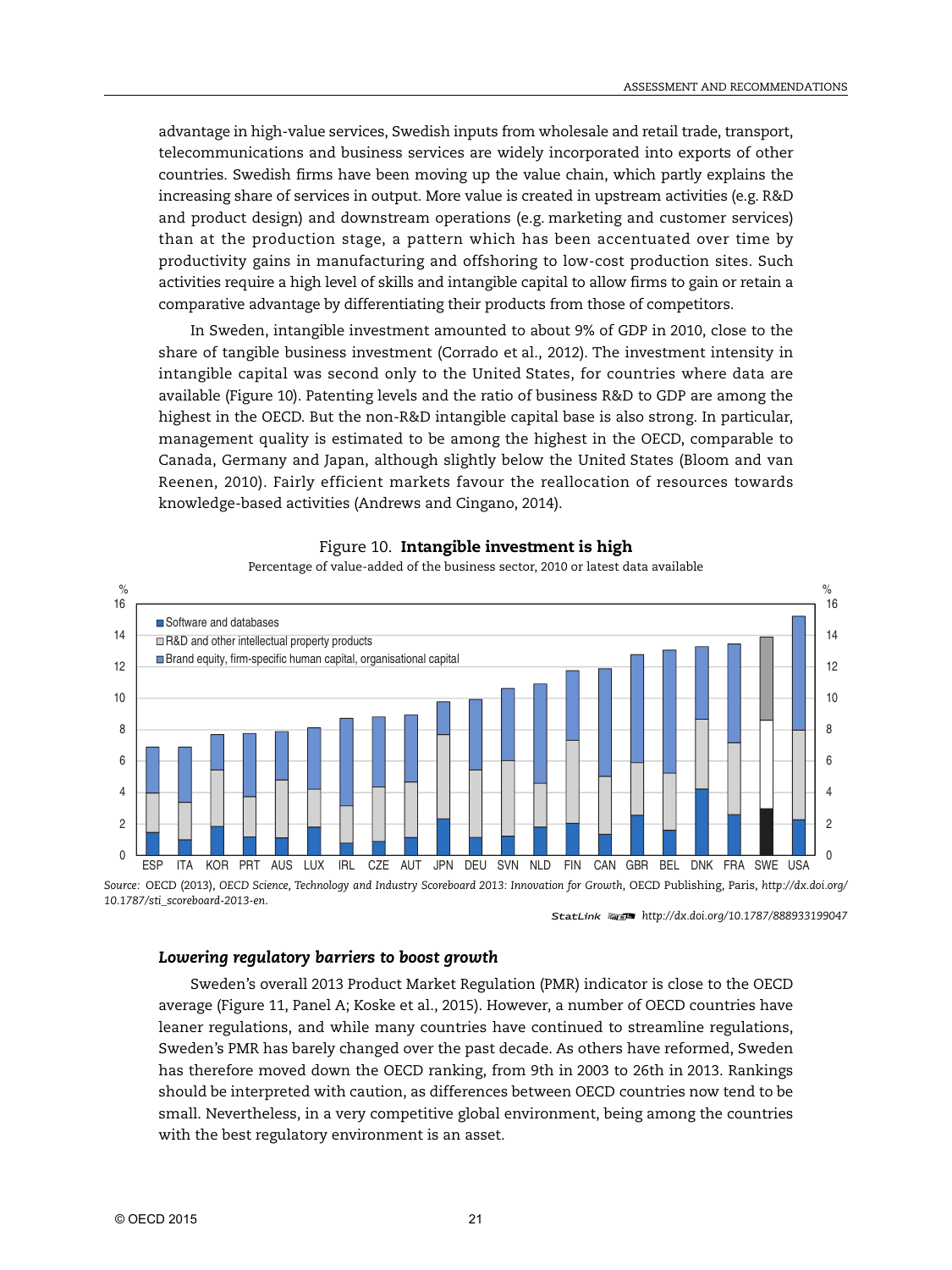

#### Figure 11. **Product market and service trade regulations could be eased further**

1. Index, scale of 0-6 from least to most restrictive.

2. STRI indices take values from 0 to 1, where 0 is completely open and 1 completely closed.

*Source: Product Market Regulation Database*, *[www.oecd.org/economy/pmr](http://www.oecd.org/economy/pmr)* and *Services Trade Restrictiveness Index Regulatory Database*, *[www.oecd.org/tad/services-trade/regulatory-database-services-trade-restrictiveness-index.htm](http://www.oecd.org/tad/services-trade/regulatory-database-services-trade-restrictiveness-index.htm)* .

1 2 *<http://dx.doi.org/10.1787/888933199059>*

Sweden has relatively complex regulatory procedures, in particular regarding licences and permits. It also stands out for a relatively high rate of public ownership of companies. Although state-owned enterprises (SOEs) operate on a commercial basis, based on the PMR indicator, some elements of their governance are weak. Some statutory corporations still exist which operate subject to tailored legislative frameworks.

Sweden's Service Trade Restrictiveness Index (STRI) scores are generally close to or below the OECD average (Figure 11, Panel B). However, the comparison with the OECD's best performers on these indicators suggests that there is room for lowering barriers further in accounting, broadcasting, telecoms, air and maritime transport and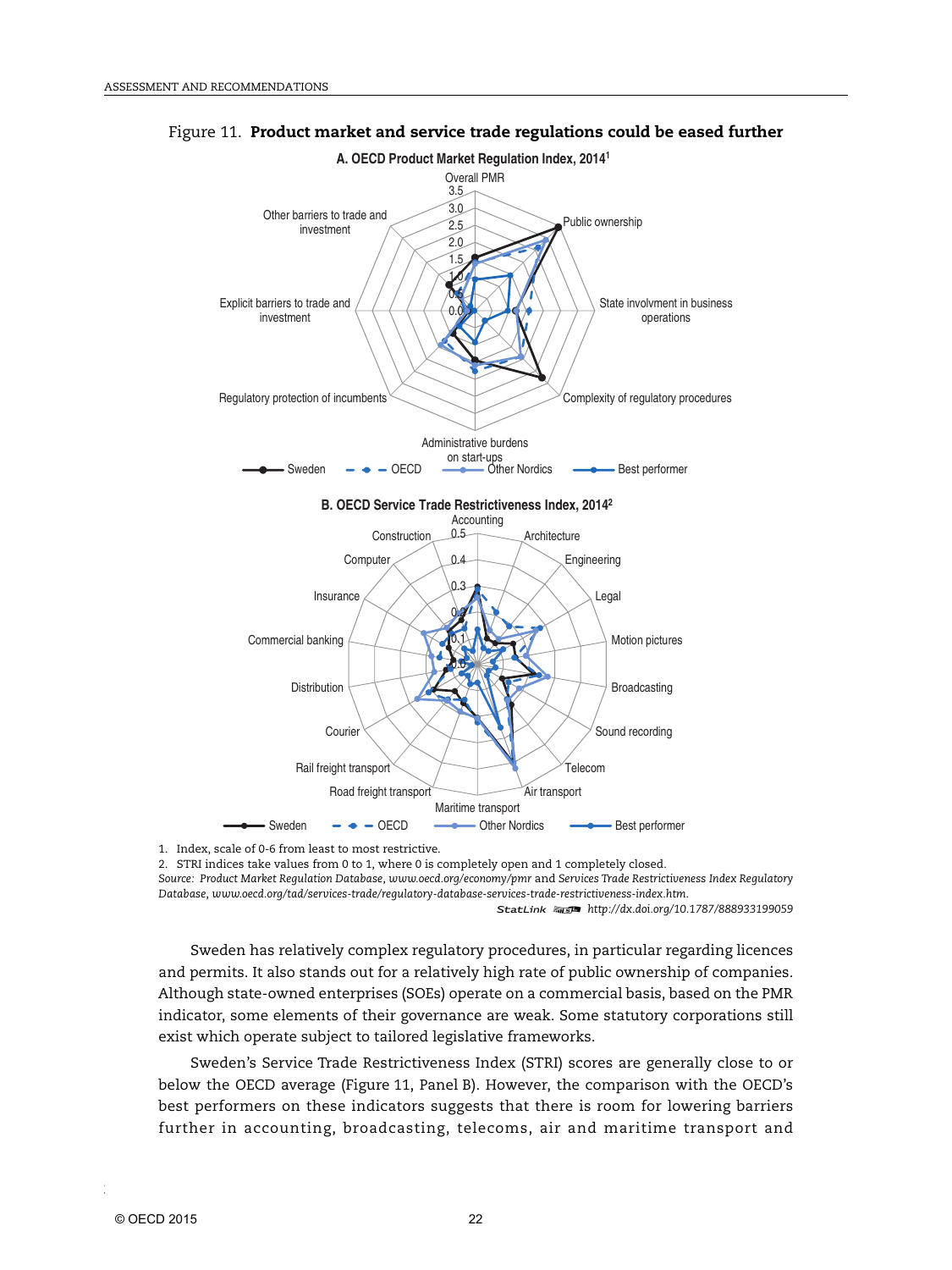construction. In most cases restrictions concern foreign entry, although restrictions on the movement of people also play an important role in accounting and construction, and restrictions to competition, particularly linked to public ownership, affect telecoms, courier services, air transport and construction.

Regulation in network industries is in line with the OECD average and similar to that of other Nordic countries, except for gas where Finland and Norway have tighter regulations. However, the governance of Swedish regulators seems to be at best on par with the OECD and EU15 average (Koske et al., 2015). A better balance of financing sources, as in Germany, would promote independence further. The scope of action of regulators is limited, especially because regulators do not issue industry and consumer standards, nor guidelines or codes of conduct. Finally, accountability tends to be limited, although there are differences across sectors, with electricity scoring best.

The rigidity of land-use and housing market regulations and the lack of competition in the construction industry in Sweden are detrimental to growth, employment and welfare (*OECD Economic Survey of Sweden 2012*; European Commission, 2014). Regulation is particularly burdensome in the case of complex construction projects, for both housing and office buildings (World Bank, 2014). The inefficient planning and zoning process, combined with tight rental market regulations, results in structural under-supply of housing, which hampers labour mobility. The complexity of planning rules also acts as a barrier to entry in the construction sector, pushing building costs up. The appeal process should be reviewed in order to reduce delays. Heavy regulation of input materials in construction contributes to high costs, and should also be addressed. The government has introduced legislation intended to speed up the planning process, and has announced that a new bill with proposals to streamline the appeal process will be presented in May 2015.

#### *Infrastructure quality is high, but there is room for enhancements in some areas*

Sweden's infrastructure is good by international standards, although not among the best. The country ranks 20th on infrastructure in the World Economic Forum 2013-14 Survey, and sixth on overall competitiveness. In the past, the social return on investment projects seems to have been fairly low (NIER, 2013). The transport infrastructure is seen as a "modest advantage", but not a key driver of Sweden's competitiveness (Ketels, 2012). The 2014-25 national transport plan aims at upgrading the transport system to reduce congestion and disruptions and social returns are a significant aspect of the plan. Funding is increased by 20% relative to the previous plan period and amounts to about 14% of 2013 GDP. The plan will improve road and rail maintenance and further develop transport infrastructure. More than 150 investment projects are identified, including road upgrades, new high-speed railways, an expansion of the Stockholm underground railway system and mining-related infrastructure.

#### *Innovation is strong but policies need to adapt to a changing environment*

Sweden is one of the innovation leaders in Europe, along with Denmark, Finland, Germany and Switzerland. Strong partnerships between big firms and public research, as well as public procurement processes, have favoured innovation. However, to reflect evolving production structures and international specialisation, innovation policies should broaden their scope, avoiding an overly narrow focus on high-tech and encouraging investment in all forms of knowledge-based capital.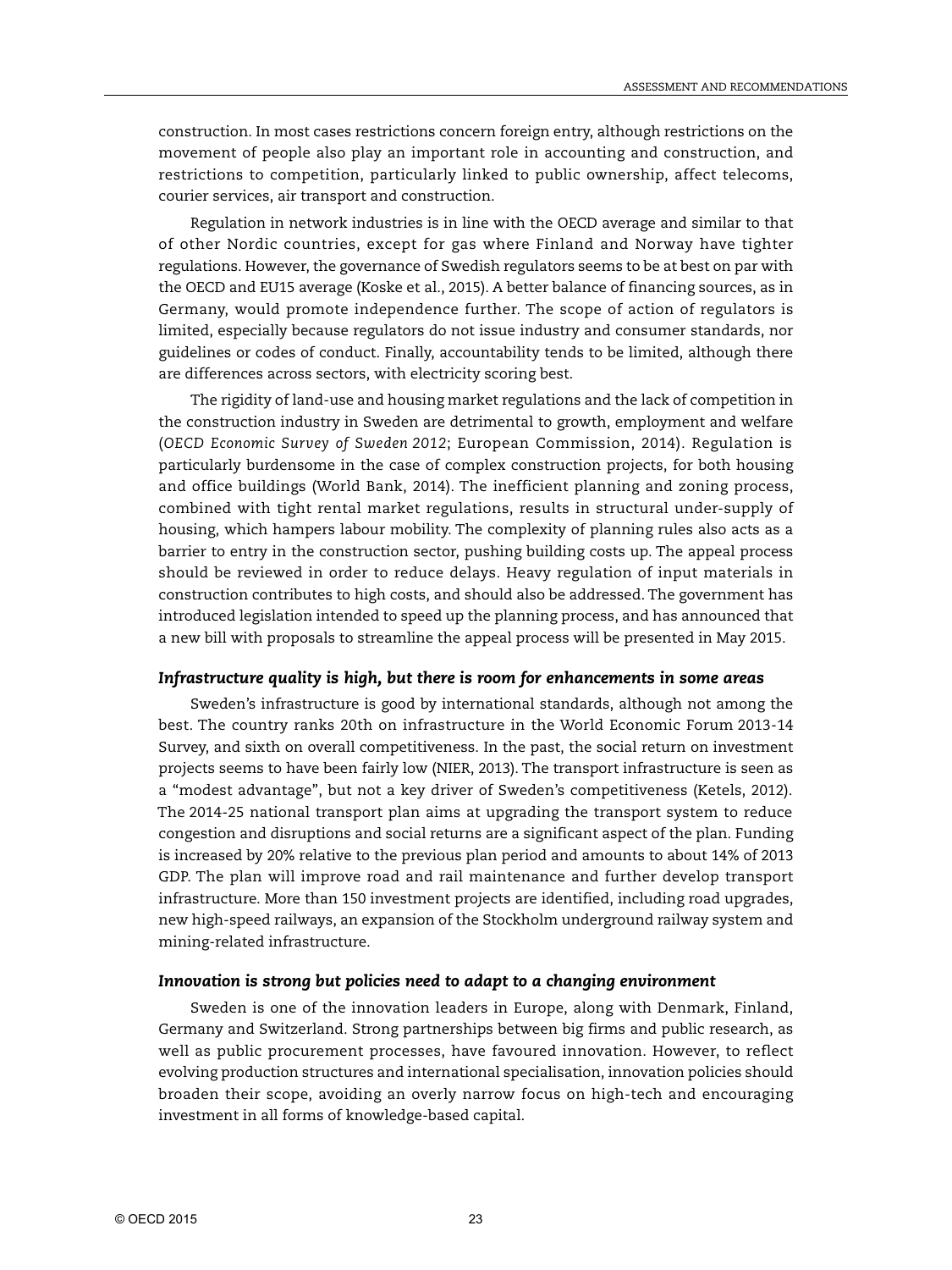Both direct government support for private R&D and tax incentives have a positive impact on business R&D spending across OECD countries (Westmore, 2013). Tax incentives have the advantage of resulting in a market-based allocation of resources, exempting governments from having to "pick winners". However, they tend to be less effective in generating research than grants and, in a globalised economy, tax credits may generate windfall gains for multinational companies. Sweden, like Finland, Germany and Switzerland, long had no R&D tax incentives. However, Sweden has recently introduced an R&D tax incentive scheme targeted mainly on SMEs. Scaling up fiscal incentives for R&D as a complement to direct funding schemes could increase flexibility and broaden the scope of supported innovations.

Direct government funding should lead to the selection of R&D projects with the highest marginal social returns, although this tends to be difficult in practice. The *OECD Review of Innovation Policy in Sweden* (OECD, 2013b) suggests expanding current direct innovation funding for SMEs and broadening the scope of intervention to non R&D-based innovation, including in services and creative industries. In many fields, innovation is dependent on demand, calling for a greater focus on user needs and societal dimensions in policies, as well as using public procurement in new ways.

The *OECD Review of Innovation Policy in Sweden* shows that the Swedish innovation system is characterised by relatively limited ministry leadership, a multitude of strong agencies, decentralisation and traditional sectoral technology policies involving publicprivate partnerships. The complexity of the system raises co-ordination and governance issues. Funding of innovation-related activities is scattered between about 20 mostly mid-sized agencies, with high ambitions but often modest budgets. Streamlining the research and innovation system to create stronger players would facilitate their integration into international research and innovation networks. The government has set up an Innovation Council. The Council will focus on creating jobs and fostering sustainable growth through identifying obstacles to innovation, protecting and developing current areas of strength, and improving co-ordination between policies and actors to improve the efficiency of public support. A broad dialogue with external actors will be the main input to the Innovations Council´s work. Two areas have so far been identified for the Innovation Council Agenda, namely life sciences and climate technologies. Although Sweden performs external evaluations of government-funded activities, their coverage is still uneven. Further enhancement of evaluations would reinforce efficiency and help policy design (OECD, 2013b).

#### *Entrepreneurship is strong but further support could help firms to grow*

SMEs accounted for 57% of value added and 65% of private sector jobs in 2012. Furthermore about 90% of new jobs created over the past 20 years were in SMEs, especially young growth firms (gazelles). However, young firms face challenges, both in very early stages and subsequently when trying to scale up their operations. Overall access to finance is fairly good by international standards, even for SMEs (European Commission, 2013). Nevertheless, almost one third of Swedish companies report difficult access to finance as the main obstacle to tangible investment. For a quarter of firms, it is also the main obstacle to investment in intangibles (Boumediene and Grahn, 2014). Financing further growth seems even more difficult (OECD, 2014c). The World Bank has recently suggested that Sweden could increase the coverage of credit information, clarify its legal framework for secured lending, strengthen the protection of minority shareholder rights, and make the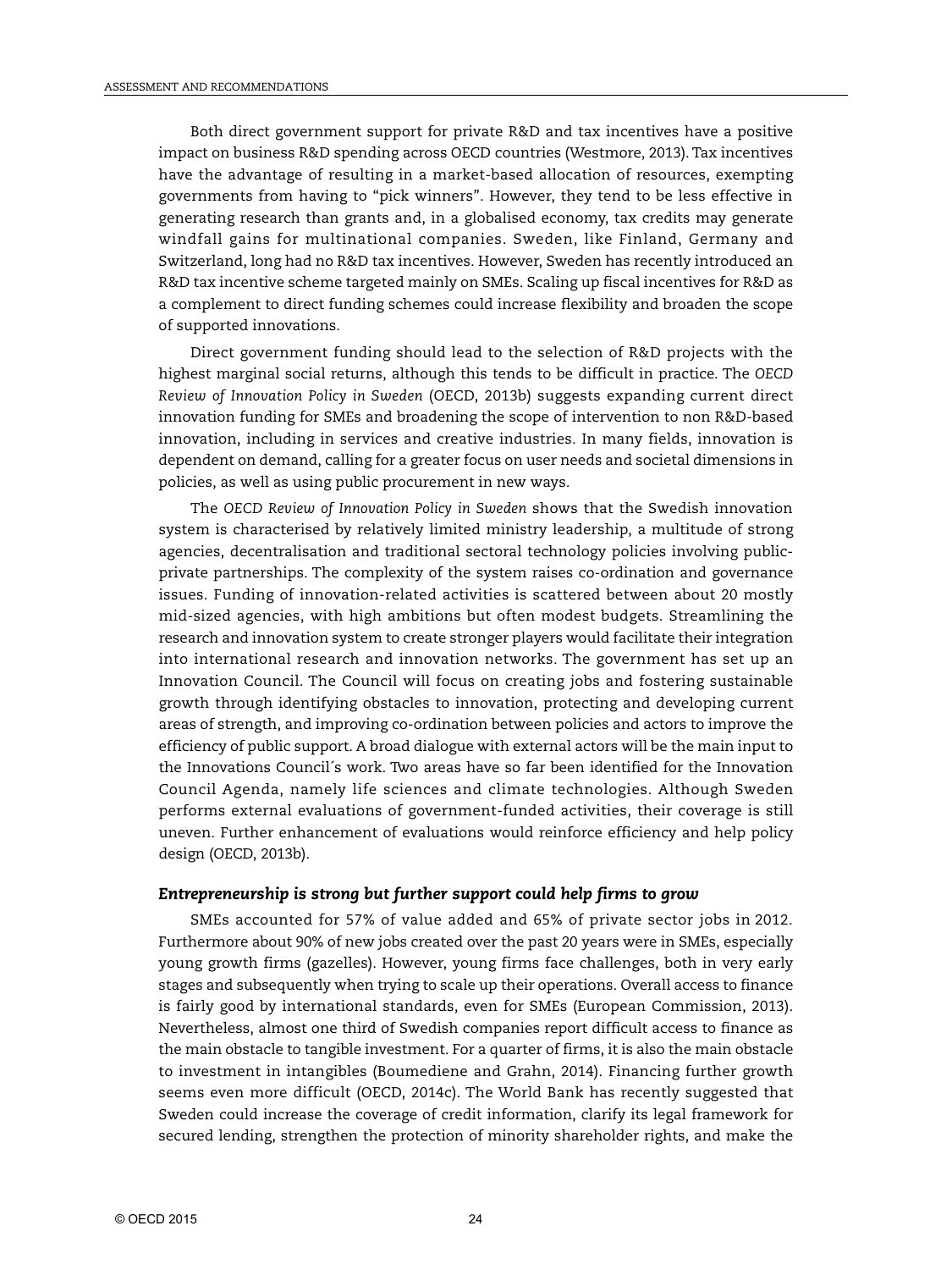processes for both registering property and resolving insolvency speedier and less costly (World Bank, 2014). Such measures would lower financing constraints by fostering the development of debt and equity instruments and platforms for corporate finance. The development of non-traditional investment vehicles in SME and entrepreneurship finance (e.g. asset-based lending, alternative forms of debt, crowdfunding and hybrid instruments) can support innovation and growth provided a regulatory framework which balances financial stability, investor protection and the opening of new financing channels for SMEs is in place (OECD, 2015).

## *Continued investment in human capital and skills is essential*

Sweden's specialisation in the knowledge-based economy reflects the availability of a wide pool of skilled workers. It is crucial for Sweden to retain its advantage in skills to sustain competitiveness and living standards. Across OECD countries, a high level of business R&D is strongly associated with knowledge-intensive employment and Sweden is a leading country in these areas (Figure 12).



Figure 12. **R&D expenditure and knowledge-intensive jobs go together**

1. Data for Iceland, Turkey and the United States refer to 2011; for Japan to 2010. *Source:* Eurostat.

1 2 *<http://dx.doi.org/10.1787/888933199060>*

#### **Recommendations on strengthening foundations for growth**

- Simplify regulatory procedures, in particular regarding licences and permits.
- Streamline land-use planning and zoning regulations and increase incentives for municipalities to release land.
- Invest to improve the quality of roads and rail, with careful consideration of social returns.
- Continue to broaden support for innovation and enhance co-ordination of innovation and research policies. Lower financing constraints by fostering the development of debt and equity instruments and platforms for corporate finance.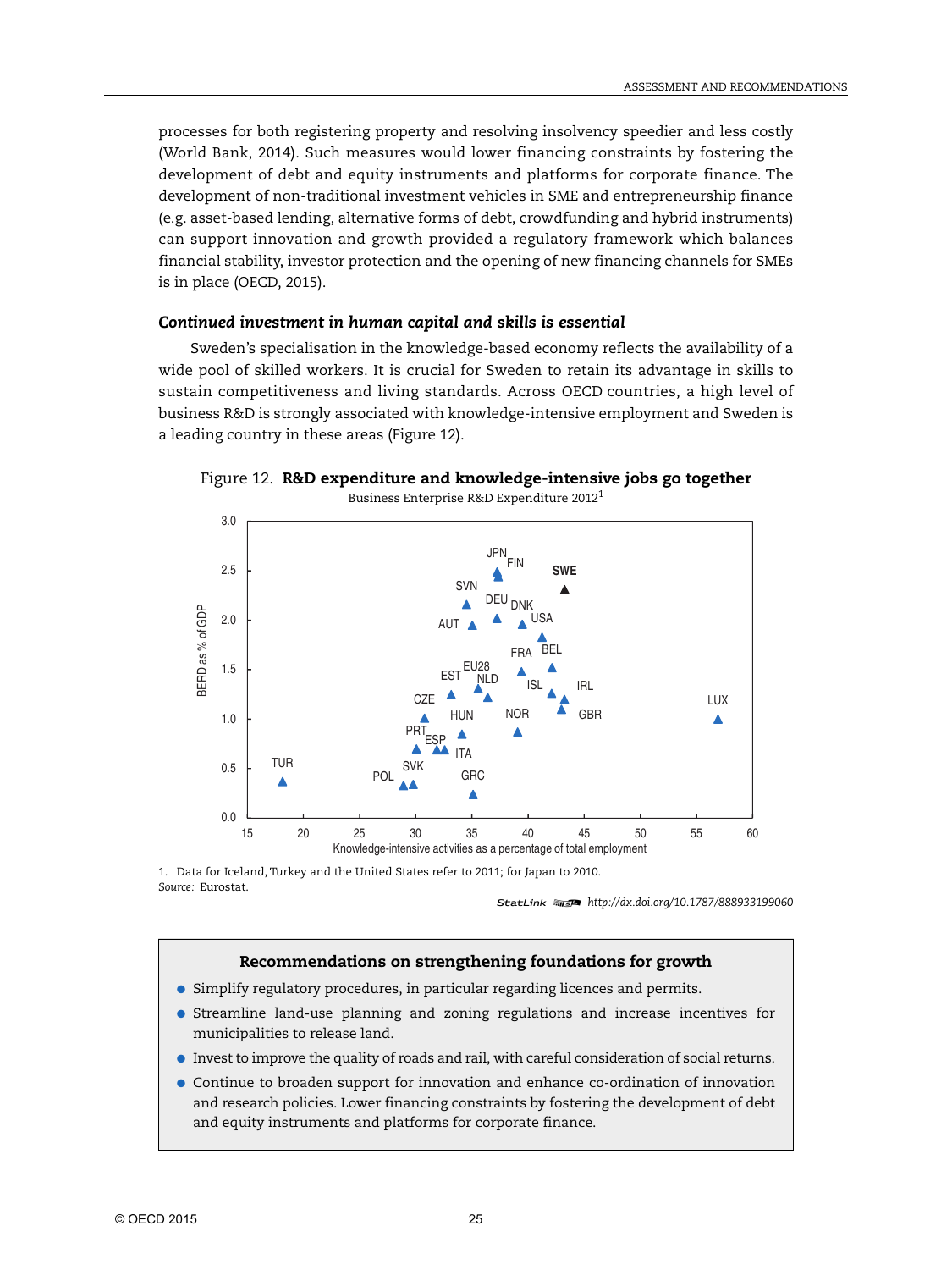# **Enhancing the skills and integration of disadvantaged groups**

## *Reversing the slide in young people's skills*

Both educational attainment and skills, as measured in the OECD Survey of Adult Skills (PIAAC), are high in Sweden. However, over the past decade Sweden has experienced the most rapid decline of all OECD countries in the performance of 15-year olds in the OECD Programme for International Student Assessment (PISA). From a position well above average in 2000, Sweden fell below average in 2012. Low PISA performance is consistent with weaker results of younger cohorts of Swedish adults in PIAAC (Figure 13; OECD, 2012d; OECD, 2013c). Learning outcomes depend on a range of factors, such as teachers' skills, working methods, curriculum and classroom discipline, as well as school leadership, resource allocation and governance and how these factors fit together within the wider education policy framework.



Figure 13. **Young adults show no signs of catching up from low PISA scores**

Comparison of mean reading scores in PISA with literacy scores in PIAAC for the corresponding cohorts<sup>1</sup>

1. The test score averages are normalised by the cross-country PISA and PIAAC averages and standard deviations for comparison reasons. A three-year band is used in the Survey of Adult Skills to increase size and reliability of estimates, i.e. the group "adults 24" consists of the age group from 23 to 25. The mix of countries contributing to the average in PISA and PIAAC differs, which may contribute to differences in countries' average scores relative to the overall averages in either study. *Source:* Survey of Adult Skills (2012) and OECD, *PISA 2009 Database*, Table A5.6 (L).

1 2 *<http://dx.doi.org/10.1787/888933199078>*

Good teachers and school principals are critical to student outcomes, but Sweden currently struggles to attract the best students into teaching. Only 5% of Swedish teachers report that their profession is valued in society, as against 60% in Finland. The attractiveness of the profession and motivation of teachers could be raised through more wage progression and clearer career paths. Job satisfaction could be improved by increasing flexibility with respect to working hours outside of the classroom, expanding autonomy on ways to reach learning targets, enhancing coaching and feedback, and granting teachers more influence on issues concerning pupils and the working environment (OECD, 2014e). Freeing up teacher resources by reducing administrative burdens would give teachers more time to teach and prepare for teaching and enable principals to engage more in pedagogical leadership. Measures to improve career paths and reduce the administrative burden have been progressively implemented since 2012, and efforts continue. Teacher quality could be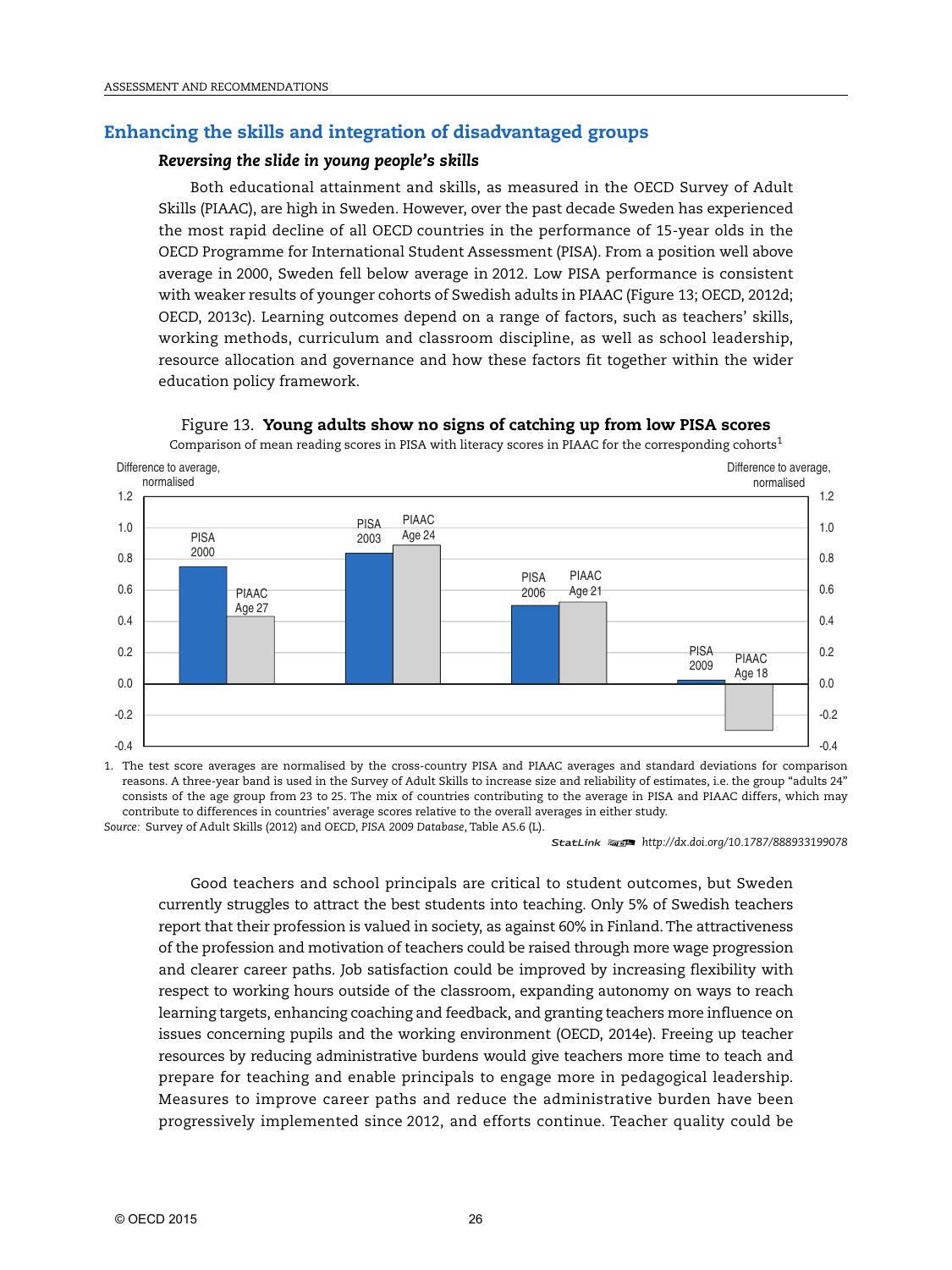enhanced through more rigorous teacher education. For example, Finnish teachers receive extensive training in detecting learning difficulties and adapting instruction accordingly, are subject to higher requirements in school subjects and go through longer and higher-quality supervised teaching practice (OECD, 2011a).

School results started to deteriorate before the decentralisation reforms in the 1990s, but these reforms seem to have accelerated the slide as learning targets became unclear and more responsibility for learning was given to pupils. Following the decentralisation, resources per pupil and teachers' wages fell, partly as a consequence of larger student cohorts and tight budget constraints imposed by the economic downturn. Poor organisation, lack of expertise and unclear responsibilities are still major issues in many municipalities two decades after the reforms (SNAE, 2011; Schools Inspectorate, 2014). Much of the administrative burden facing teachers stems from central and local government interventions to regain control after student results started deteriorating. The school choice reforms implemented in 1992, one allowing for publicly funded private schools ("independent schools") and the other giving pupils the right to choose schools freely, seem to have had a minor positive impact on results, but may have contributed to inequalities (Holmlund et al., 2014; Wondratschek et al., 2013; Böhlmark and Lindahl, 2015). Going forward, Sweden should ensure that education policy proposals are evidence-based, consistent over time, accepted by relevant stakeholders and implemented at a measured pace. One way of achieving this would be to consolidate existing institutions in charge of advising on and supervising education policies into a council of experts and stakeholders tasked with evaluating the appropriateness and consistency of education policies. Such a permanent council, with a secretariat consisting of independent academics and council members representing expertise from academia, teachers' unions, municipalities and other central stakeholders, could also guide the formation of a long-term reform programme.

Early interventions for struggling students improve the chances of successful student outcomes, which in turn facilitates future labour market integration. Both high formal qualifications and high skills are necessary to succeed in the Swedish labour market (Bussi and Pareliussen, 2015). High minimum wages and rigid employment protection pose additional barriers to the low-skilled and those with low qualifications (Figure 14). Enhancing skills is all the more critical as specialisation is increasing demand for high-skilled workers. Adult education is well developed in Sweden and helps many struggling students obtain skills and qualifications later in life. However, most pupils who fall behind early on have difficulties catching up, highlighting the importance of giving children from all social backgrounds the opportunities and the support they need to succeed in compulsory school.

Municipalities are responsible for the allocation of resources to schools, but many allocate insufficient resources to schools with a disadvantaged socio-economic mix of pupils (SNAO, 2014). This should be addressed, if necessary by more centralised control of school financing. The planned increase in support for disadvantaged schools as from 2015 is a step in the right direction. Pre-school classes for six-year-olds are already well attended, but making this first year compulsory, as foreseen, could improve the attendance of children from disadvantaged socio-economic backgrounds, who will benefit the most. Better aligning resources with needs would also make it possible to reward teachers and school principals who work in challenging areas, as disadvantaged students gain most from good teachers and principals (Böhlmark et al., 2012).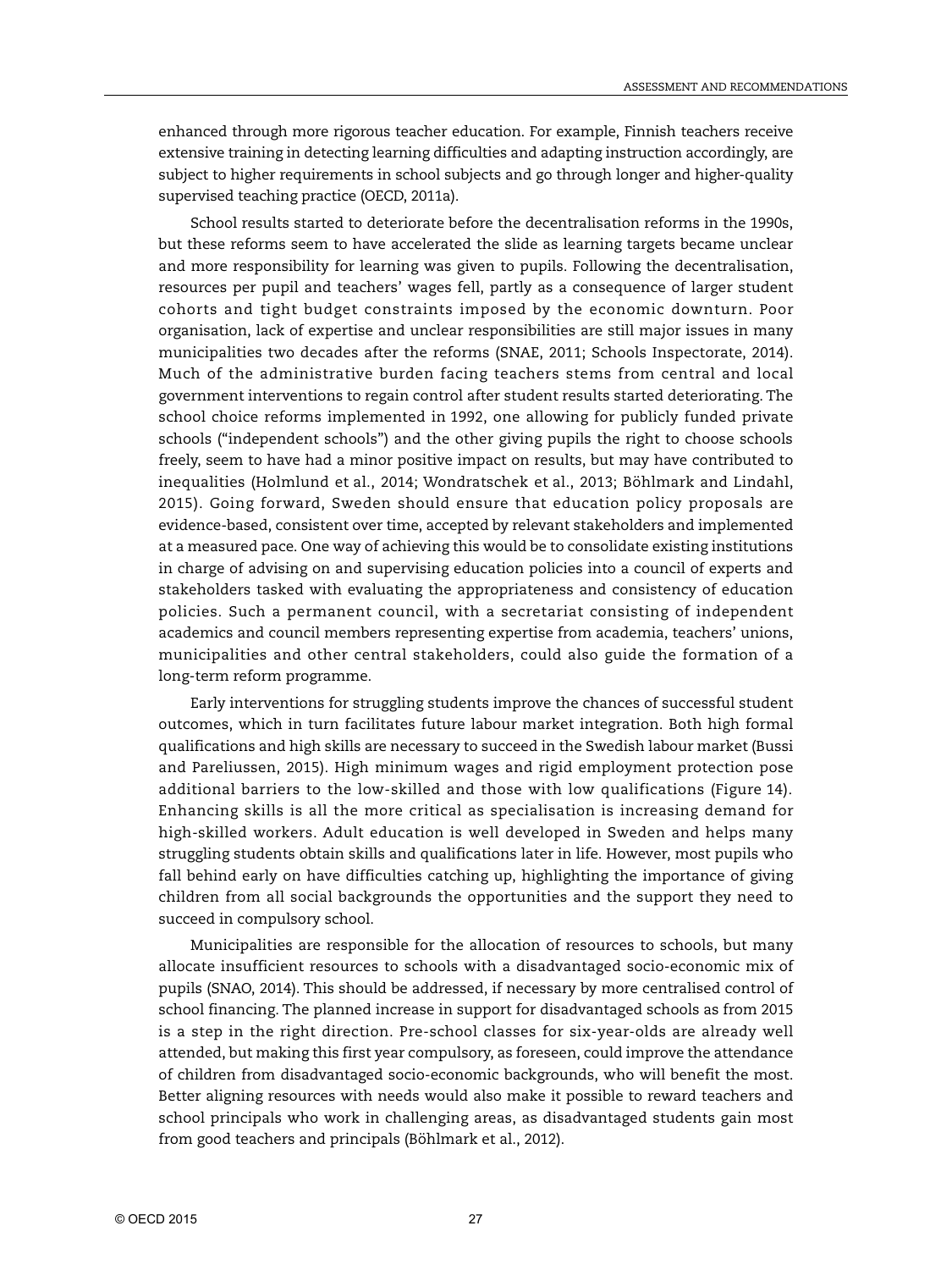

Figure 14. **Skills and labour market outcomes**

Mean hourly wages and employment rates by PIAAC skill levels

*Source:* OECD (2013c), *OECD Skills Outlook 2013: First Results from the Survey of Adult Skills*, Tables A6.3 and A6.4, OECD Publishing, Paris, *<http://dx.doi.org/10.1787/9789264204256-en>*.

**How to read this figure:** Sweden shows high employment rates for middle- and high-skilled individuals, but low employment for the low-skilled (Level 1 and below). At the same time wages are high for those low-skilled individuals who are employed and wages increase less with skills than for the PIAAC average, indicating that high minimum wages reduce employment prospects for the low-skilled in Sweden.

1 2 *<http://dx.doi.org/10.1787/888933199086>*

Only 74% of Swedish teachers report that their school provides extra assistance to students with special needs, the second lowest percentage in the OECD behind Mexico (OECD, 2014e). Despite a recent easing of procedures to procure support, decisions are often taken at the principal level without sufficient analysis and oversight of what happens in the classrooms. Poor co-ordination with municipalities and unclear allocation of responsibilities further reduce chances that the necessary resources reach those students who need them most (Schools Inspectorate, 2014). Special needs teachers in Sweden require one and a half year of extra studies, which is not sufficiently reflected in better wages and career paths.

Labour market outcomes of Swedes without an upper secondary diploma are poor. Upper secondary participation is already 98%, but roughly one in ten students drops out. A reform of vocational education and training in 2011 increased co-operation with employers and aimed at better aligning education with labour market demand. Enhanced academic content and high-quality work placements would improve learning outcomes and could increase completion rates (OECD, 2012c). Students who fail to qualify for the upper secondary school national programmes have since 2011 had access to five "introductory programmes". These programmes can be valuable alternatives for students who lack passing grades in a few subjects and can help fill knowledge gaps among immigrants. Equipping students with the right skills to benefit from further education or find jobs should have priority over expanding their stay in school (OECD, 2011b). Learning and labour market outcomes of the Introductory Programmes ought to be monitored closely.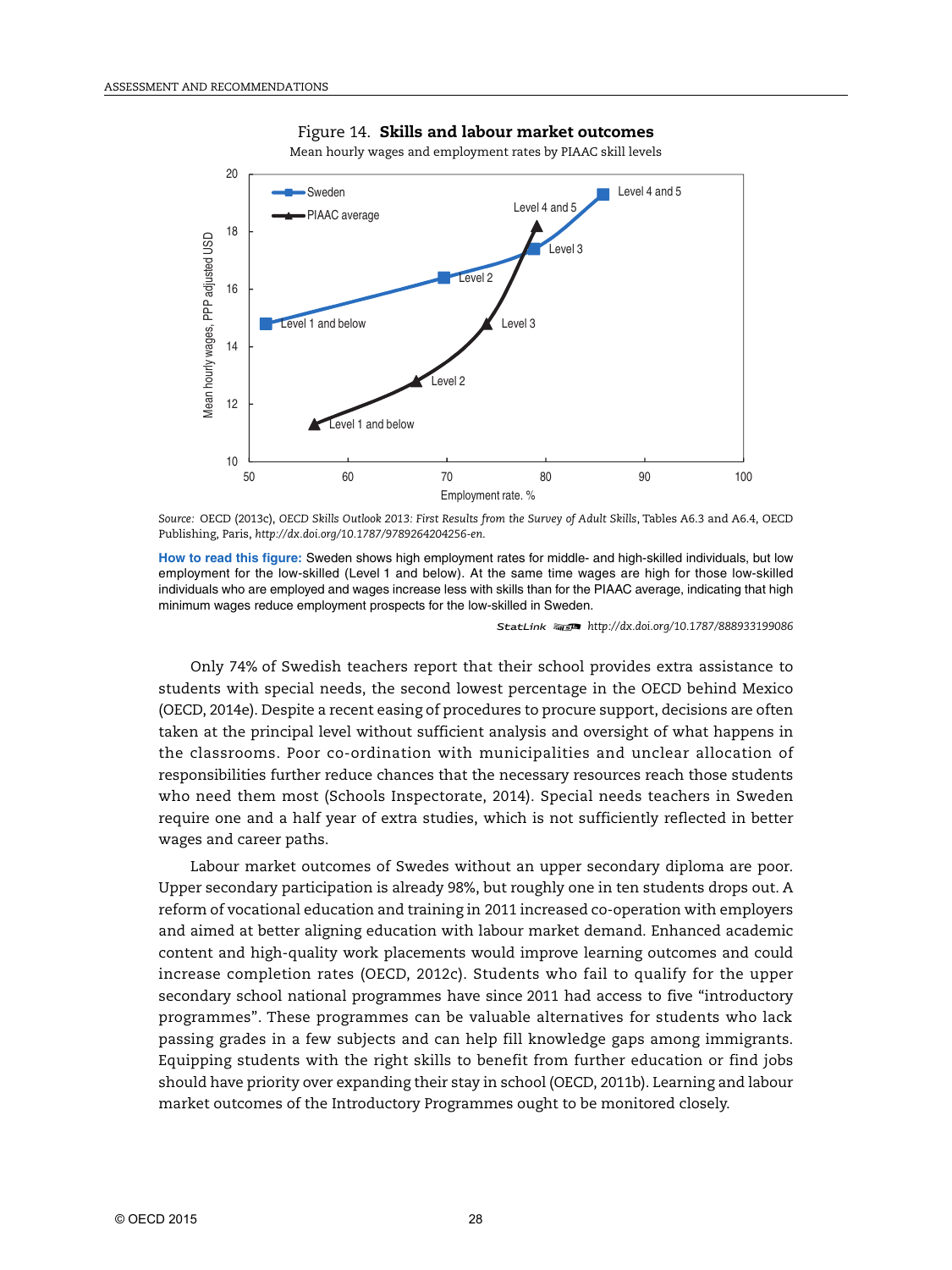#### *Improving language training for immigrants*

In 2013, 16% of Sweden's population was born abroad. The immigrant population is set to increase further in the coming years, and many immigrants are asylum seekers and refugees who need more help to integrate than those who migrate for employment (OECD, 2013d). Seventy-four per cent of children immigrating less than five years before the end of compulsory school and 48% of those immigrating after school starts, fail to qualify for the national upper secondary programmes (Figure 15, Panel A). Immigrant pupils who struggle with the Swedish language study Swedish as a Second Language instead of regular Swedish classes. Of the 9% of ninth-grade students enrolled to study Swedish as a Second Language in 2013, 26% failed, meaning that they also automatically failed to qualify for the national upper secondary programmes. The reception of immigrant children and how they catch up, especially in the Swedish language but also in other subjects, is crucial. It requires effective provision of extra support and well-functioning reception classes.



#### Figure 15. **Immigrants struggle in school**

*Source:* SNAE (2014), *Betyg i grundskolan årskurs 9 läsår*, No. 2013/14, Table 1C and OECD Survey of Adult Skills (2012). 1 2 *<http://dx.doi.org/10.1787/888933199099>*

Adult immigrants have lower literacy proficiency than natives irrespective of educational attainment, harming their labour market prospects (Figure 15, Panel B; Bussi and Pareliussen, 2015). Swedish Tuition for Immigrants is provided free of charge by municipalities to all immigrants above compulsory school age, except Norwegians and Danes. Refugees have strong incentives to participate since non-participation may lead to the loss of benefits. "Step in Jobs", a subsidised employment scheme for immigrants, is contingent on participating in Swedish Tuition for Immigrants, while New Start Jobs, a similar scheme with a slightly lower subsidy but no strings attached, creates incentives to go straight into work without necessarily continuing Swedish Tuition for Immigrants. For some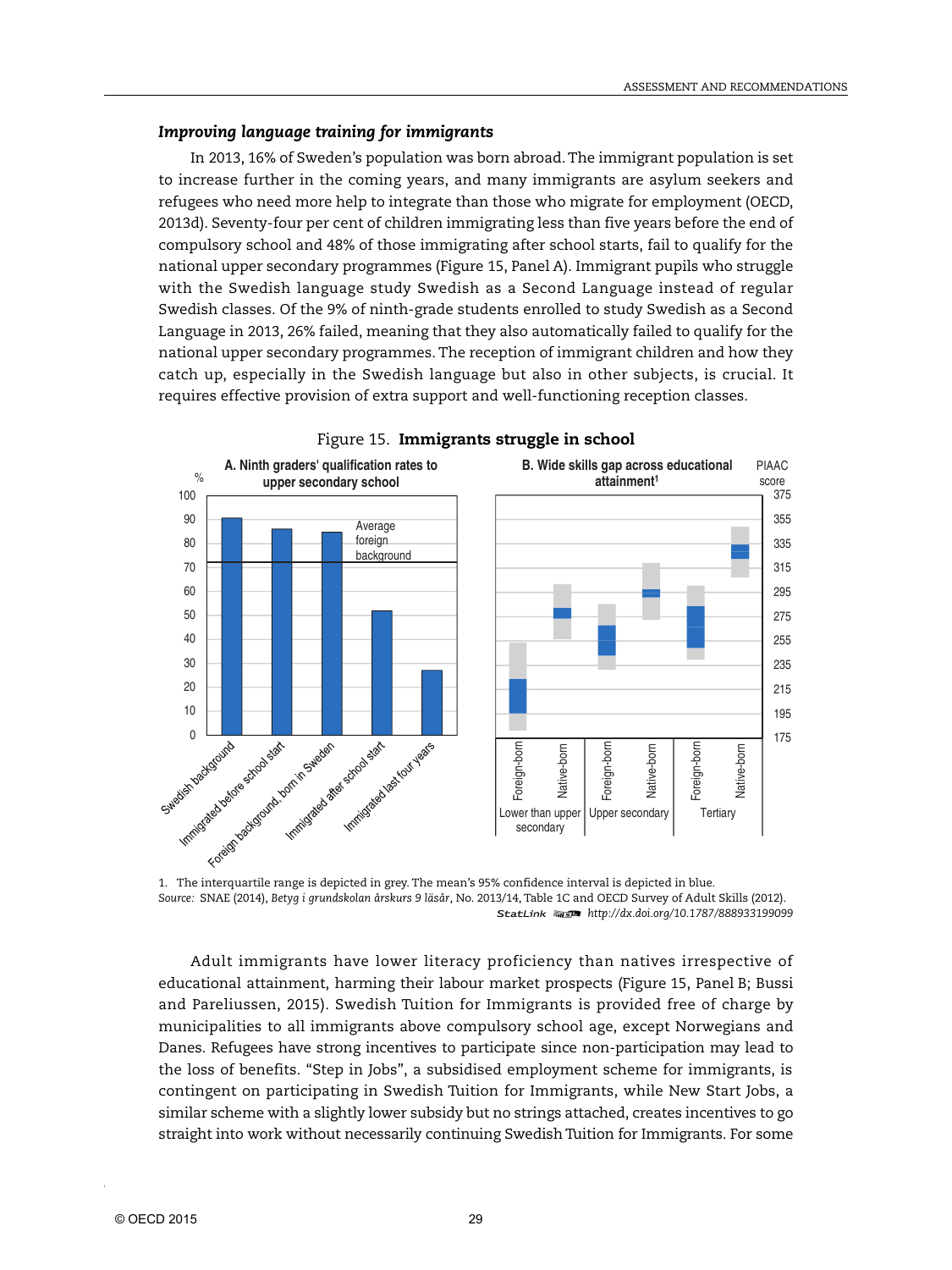immigrants, the short-term benefit of going into a New Start Job may come at the cost of failing to develop the language skills that would improve the chances of successful integration in society and the labour market in the long term (SNAO, 2013). Still, for immigrants without much formal education, learning Swedish may be as effective in the workplace as in a classroom. Some employers may also hire under New Start Jobs as an alternative to apprenticeships and the new Vocational Introduction Contract. Hence, the envisaged cap on the New Start Jobs subsidy from 2015 is welcome.

#### *Reducing labour market barriers*

High minimum wages set by the social partners hamper access to jobs for the lowskilled (Forslund et al., 2014; Eliasson and Skans, 2014). The government has increased work incentives for low-wage earners over recent years with several tax breaks, notably the Earned Income Tax Credit. However, the employment effects are small for some of the tax breaks, which leads to hiring one group of workers instead of another with limited aggregate effect and generates high deadweight costs, as many beneficiaries would be employed even without the tax break. In particular reduced social security contributions for youth and reduced VAT in restaurants seem to bring limited benefits compared to their costs (Fiscal Policy Council, 2014). To increase employment prospects for the low-skilled further, social partners should allow more flexibility in entry wages. Furthermore, increasing the room for employers to differentiate wages locally to take into account company performance and to reward skills, efforts and experience would support employment and work incentives (NIER, 2014).

Sweden's employment protection legislation for regular contracts is the strictest in the Nordics, and the gap between permanent and temporary contracts is among the highest in the OECD. Even though temporary contracts help youth and vulnerable groups gain work experience and many of them subsequently move to permanent employment, temporary jobs have tended to become more concentrated on vulnerable groups, especially immigrants and those with low qualifications, and transitions from temporary jobs to inactivity are fairly common (*OECD Economic Survey of Sweden 2012*). Looser employment protection legislation on regular contracts would help these groups get a more solid foothold in the labour market.

#### **Recommendations on improving skills and making growth more inclusive**

- Raise the attractiveness of teaching by increasing monetary incentives, offering clearer career paths, and improving teacher education.
- Increase support for struggling students, including immigrants, through early intervention and targeting resources based on socio-economic background.
- Enhance support and incentives for immigrants to learn Swedish.
- Consider consolidating existing institutions in charge of advising on and supervising education policies into an education policy council.
- Reduce the gap in employment protection between permanent and temporary contracts and increase flexibility in entry level wages.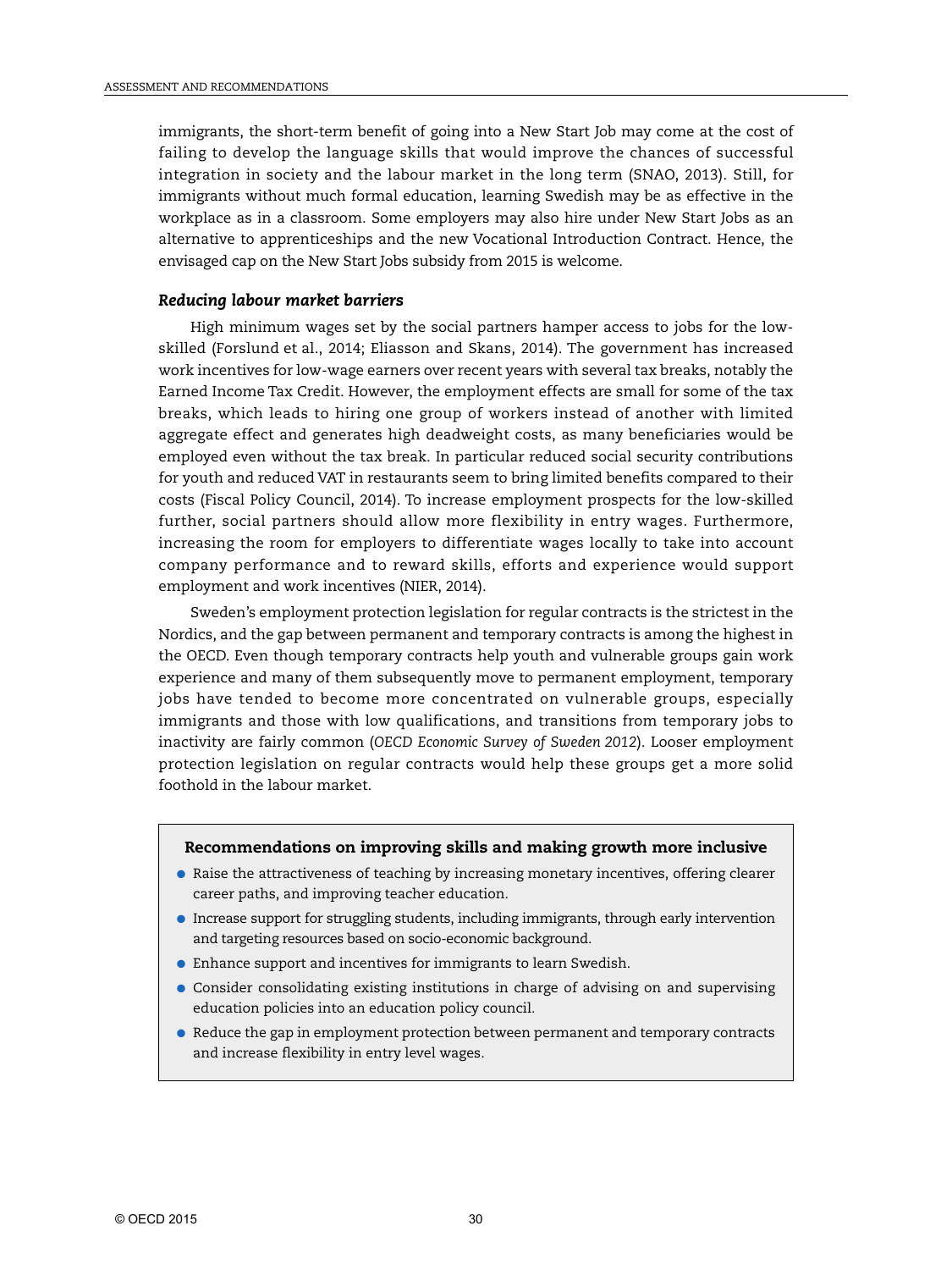#### *Bibliography*

- Adalet McGowan, M. (2013), "Housing, Financial and Capital Taxation Policies to Ensure Robust Growth in Sweden", *OECD Economics Department Working Papers*, No. 1024, OECD Publishing, Paris, *[http://](http://dx.doi.org/10.1787/5k4c0vtc1kkk-en) [dx.doi.org/10.1787/5k4c0vtc1kkk-en](http://dx.doi.org/10.1787/5k4c0vtc1kkk-en)*.
- Andersen, A.L., C. Duus and T.L. Jensen (2014), "Household Debt and Consumption During the Financial Crisis: Evidence from Danish Micro Data", *Danmarks Nationalbank Working Papers*, No. 2014-89, Copenhagen.
- Andrews, D. and F. Cingano (2014), "Public Policy and Resource Allocation: Evidence from Firms in OECD Countries", *Economic Policy*, No. 29.
- Bloom, N. and J. van Reenen (2010), "Why Do Management Practices Differ across Firms and Countries?", *Journal of Economic Perspectives*, Vol. 24, No. 1.
- Böhlmark, A., E. Grönqvist and J. Vlachos (2012), "The Headmaster Ritual: The Importance of Management for School Outcomes", *IFAU Working Papers*, Vol. 2012:6, Uppsala.
- Böhlmark, A. and M. Lindahl (2015), "Independent Schools and Long-Run Educational Outcomes – Evidence from Sweden's Large Scale Voucher Reform", *Economica*, forthcoming.
- Boumediene, J. and G. Grahn (2014), "Reformer för ökad produktivitet och välfärd" (Reforms for Higher Productivity and Welfare), *Svenskt Näringsliv (Confederation of Swedish Enterprise)*, Stockholm.
- Bunn, P. and M. Rostom (2014), "Household Debt and Spending", *Quarterly Bulletin*, No. 2014 Q3, Bank of England, London.
- Bussi, M. and J. Pareliussen (2015), "Skills and the Labour Market in Sweden", *OECD Economics Department Working Papers*, OECD Publishing, Paris, forthcoming.
- Corrado, C. et al. (2012), "Intangible Capital and Growth in Advanced Economies: Measurement Methods and Comparative Results", *IZA Discussion Papers*, No. 6733, Institute for the Study of Labor, Bonn.
- Dynan, K. (2012), "Is a Household Debt Overhang Holding Back Consumption?", *Brookings Papers on Economic Activity*, Spring.
- Eliasson, T. and O. Skans (2014), "Negotiated Wage Increases and the Labor Market Outcomes of Low-wage Workers: Evidence from the Swedish Public Sector", *IFAU Working Papers*, No. 2014:10, Uppsala.
- European Commission (2013), *SBA Fact Sheet 2013 Sweden*, Brussels.
- European Commission (2014), "Macroeconomic Imbalances, Sweden 2014", *European Economy Occasional Papers*, No. 186.
- Finansinspektionen (2014a), *Stability in the Financial System*, 12 June, Stockholm.
- Finansinspektionen (2014b), *The Swedish Mortgage Market 2014*, 10 April, Stockholm.
- Fiscal Policy Council (2011), *Swedish Fiscal Policy Fiscal Policy Council Report 2011*, Stockholm.
- Fiscal Policy Council (2014), *Swedish Fiscal Policy Fiscal Policy Council Report 2014*, Stockholm.
- Forslund, A. et al. (2014), "Avtalslöner, löner och sysselsättning" (Wage Agreements, Wages and Employment), *IFAU Report*, No. 2014:8, Uppsala.
- Holmlund, H. et al. (2014), "Decentralisering, skolval och fristående skolor: resultat och likvärdighet i svensk skola" (Decentralisation, School Choice and Independent Schools: Results and Equity in Swedish Schools), *IFAU Report*, No. 2014:25, Uppsala.
- Ketels, C. (2012), "Sweden's Position in the Global Economy", *Globaliseringsforum Rapport, Entreprenörskapsforum*, Stockholm.
- Koske, I. et al. (2015), "The 2013 Update of the OECD Product Market Regulation Indicators: Policy Insights for OECD and Non-OECD Countries", *OECD Economics Department Working Papers*, forthcoming.
- NIER (2013), "Tillväxt- och sysselsättningseffekter av infrastrukturinvesteringar, FoU och utbildning En litteraturöversikt" (Growth and employment effects of infrastructure investments, R&D and education – A literature review), *Specialstudier*, No. 37, National Institute of Economic Research, Stockholm.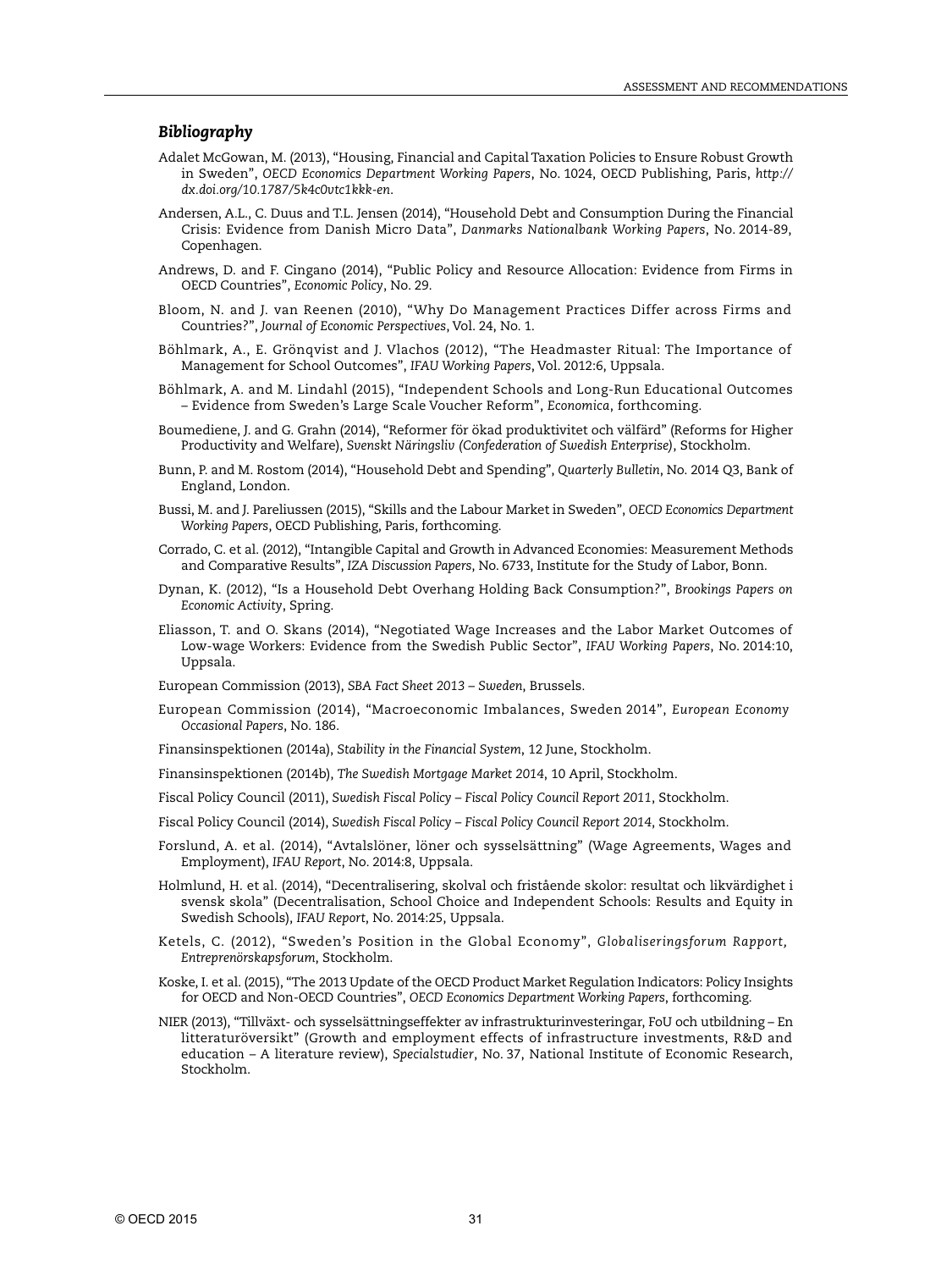- NIER (2014), *Wage Formation in Sweden 2014 A divided labour market challenge for the Social Partners*, National Institute of Economic Research, Stockholm.
- OECD (2011a), *Lessons from PISA for the United States*, Strong Performers and Successful Reformers in Education, OECD Publishing, Paris, *<http://dx.doi.org/10.1787/9789264096660-en>*.
- OECD (2011b), *OECD Economic Surveys: United Kingdom 2011*, OECD Publishing, Paris, *[http://dx.doi.org/](http://dx.doi.org/10.1787/eco_surveys-gbr-2011-en) [10.1787/eco\\_surveys-gbr-2011-en](http://dx.doi.org/10.1787/eco_surveys-gbr-2011-en)*.
- OECD (2012a), *Closing the Gender Gap: Act Now*, OECD Publishing, Paris, *[http://dx.doi.org/10.1787/](http://dx.doi.org/10.1787/9789264179370-en) [9789264179370-en](http://dx.doi.org/10.1787/9789264179370-en)*.
- OECD (2012b), *OECD Pensions Outlook 2012*, OECD Publishing, Paris, *[http://dx.doi.org/10.1787/](http://dx.doi.org/10.1787/9789264169401-en) [9789264169401-en](http://dx.doi.org/10.1787/9789264169401-en)*.
- OECD (2012c), *OECD Economic Surveys: Sweden 2012*, OECD Publishing, Paris, *[http://dx.doi.org/10.1787/](http://dx.doi.org/10.1787/eco_surveys-swe-2012-en) [eco\\_surveys-swe-2012-en](http://dx.doi.org/10.1787/eco_surveys-swe-2012-en)*.
- OECD (2013a), *OECD Reviews of Innovation Policy: Sweden 2012*, OECD Publishing, Paris, *[http://dx.doi.org/](http://dx.doi.org/10.1787/9789264184893-en) [10.1787/9789264184893-en](http://dx.doi.org/10.1787/9789264184893-en)*.
- OECD (2013b), *OECD Economic Surveys: Switzerland 2013*, OECD Publishing, Paris, *[http://dx.doi.org/](http://dx.doi.org/10.1787/eco_surveys-che-2013-en) [10.1787/eco\\_surveys-che-2013-en](http://dx.doi.org/10.1787/eco_surveys-che-2013-en)*.
- OECD (2013c), *OECD Skills Outlook 2013: First Results from the Survey of Adult Skills*, OECD Publishing, Paris, *<http://dx.doi.org/10.1787/9789264204256-en>*.
- OECD (2013d), *International Migration Outlook 2013*, OECD Publishing, Paris, *[http://dx.doi.org/10.1787/](http://dx.doi.org/10.1787/migr_outlook-2013-en) [migr\\_outlook-2013-en](http://dx.doi.org/10.1787/migr_outlook-2013-en)*.
- OECD (2014a), *OECD Environmental Performance Reviews: Sweden 2014*, OECD Publishing, Paris, *[http://](http://dx.doi.org/10.1787/9789264213715-en) [dx.doi.org/10.1787/9789264213715-en](http://dx.doi.org/10.1787/9789264213715-en)*.
- OECD (2014b), *Sweden: Follow-up to the Phase 3 Report and Recommendations*, Working Group on Bribery, OECD, Paris, August, *[www.oecd.org/daf/anti-bribery/Sweden-Phase-3-Written-Follow-Up-Report-EN.pdf](http://www.oecd.org/daf/anti-bribery/Sweden-Phase-3-Written-Follow-Up-Report-EN.pdf)*.
- OECD (2014c), *OECD Economic Surveys: Denmark 2014*, OECD Publishing, Paris, *[http://dx.doi.org/10.1787/](http://dx.doi.org/10.1787/eco_surveys-dnk-2013-en) [eco\\_surveys-dnk-2013-en](http://dx.doi.org/10.1787/eco_surveys-dnk-2013-en)*.
- OECD (2014d), *PISA 2012 Results: What Students Know and Can Do (Volume I, Revised edition, February 2014) – Student Performance in Mathematics, Reading and Science*, PISA, OECD Publishing, Paris, *[http://](http://dx.doi.org/10.1787/9789264208780-en) [dx.doi.org/10.1787/9789264208780-en](http://dx.doi.org/10.1787/9789264208780-en)*.
- OECD (2014e), *TALIS 2013 Results: An International Perspective on Teaching and Learning*, TALIS, OECD Publishing, Paris, *<http://dx.doi.org/10.1787/9789264196261-en>*.
- OECD (2015), *New approaches to SME and entrepreneurship finance: Broadening the range of instruments*, OECD Publishing, Paris, forthcoming.
- Riksbank (2014), *Financial Stability Report*, No. 2012:2, Stockholm.
- Schools Inspectorate (2014), *Från huvudmannen till klassrummet tät styrkedja viktig för förbättrade kunskapsresultat (From Municipalities to the Classroom – tight control chain essential for improved learning outcomes)*, Stockholm.
- SNAE (2011), *Kommunalt hovudmannaskap i praktiken en kvalitativ studie (Municipal Responsibility in Practice – a Qualitative Study)*, Report, No. 362, Swedish National Agency for Education, Stockholm.
- SNAO (2013), *Ett steg in och en ny start hur fungerar subventionerade anställningar för nyanlända? (One Step In and One Step Out – How Does Subsidised Employment for Newly Arrived Immigrants Work?)*, RiR 2013:17, Stockholm.
- SNAO (2014), *Specialdestinerade statsbidrag et sätt att styra mot en mer likvärdig skola? (Targeted State Funding – A Way to Steer towards a More Equitable School System?)*, RiR 2014:25, Stockholm.
- Sutherland, D. and P. Hoeller (2012), "Debt and Macroeconomic Stability: An Overview of the Literature and Some Empirics", *OECD Economics Department Working Papers*, No. 1006, OECD Publishing, Paris, *<http://dx.doi.org/10.1787/5k8xb75txzf5-en>*.
- UNDP (2014), *Human Development Report 2014 Sustaining Human Progress: Reducing Vulnerabilities and Building Resilience*, United Nations Development Programme.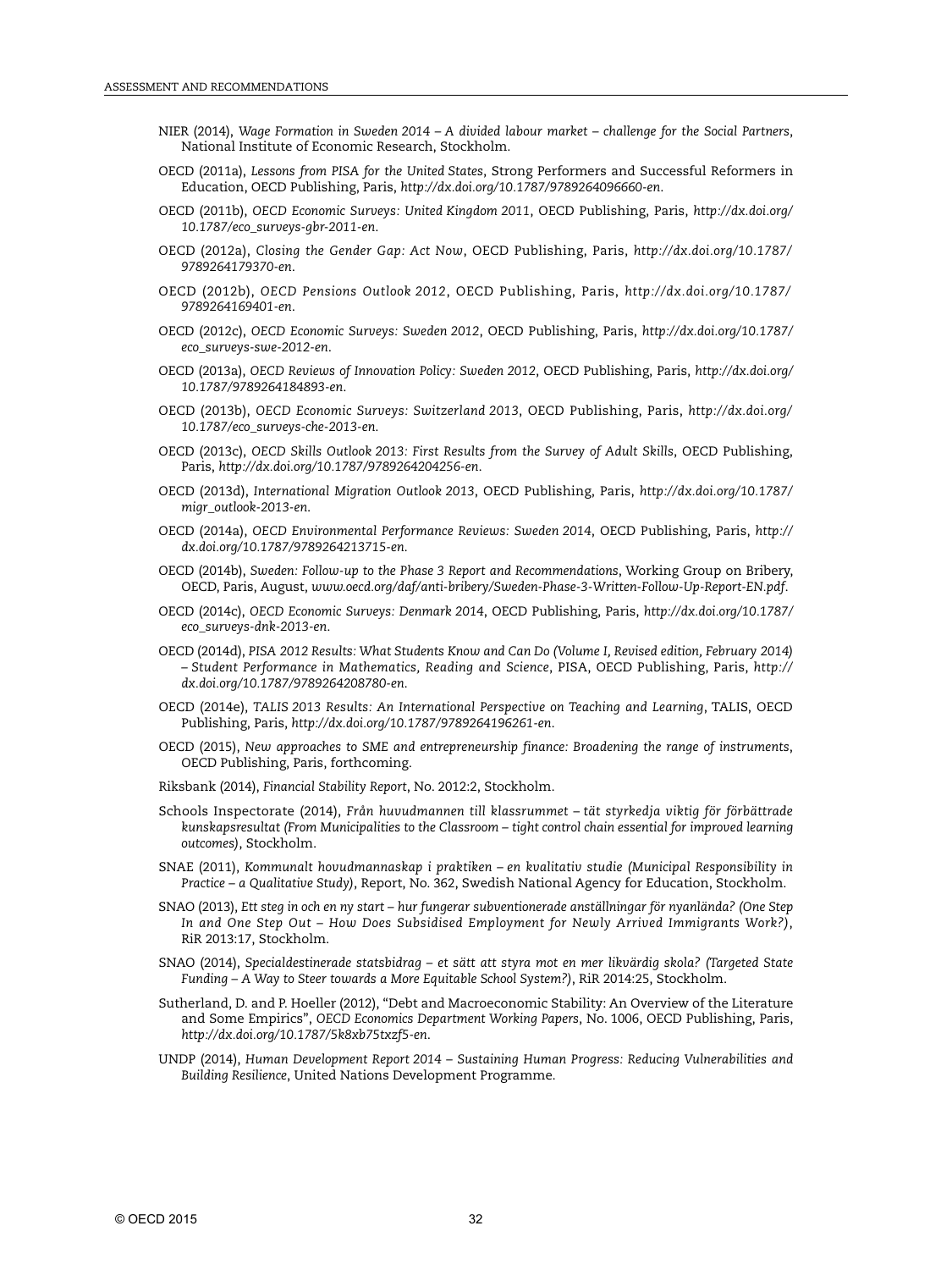WEF (2014), *The Global Gender Gap Report 2014*, World Economic Forum.

- Westmore, B. (2013), "R&D, Patenting and Growth: The Role of Public Policy", *OECD Economics Department Working Papers*, No. 1047, OECD Publishing, Paris, *<http://dx.doi.org/10.1787/5k46h2rfb4f3-en>*.
- Wondratschek, V., K. Edmark and M. Frölich (2013), "The Short- and Long-Term Effects of School Choice on Student Outcomes – Evidence from a School Choice Reform in Sweden", *CESifo Working Paper*, No. 4438.
- World Bank (2014), *Sweden's Business Climate, Opportunities for Entrepreneurs through Improved Regulations*, Word Bank, Washington, DC.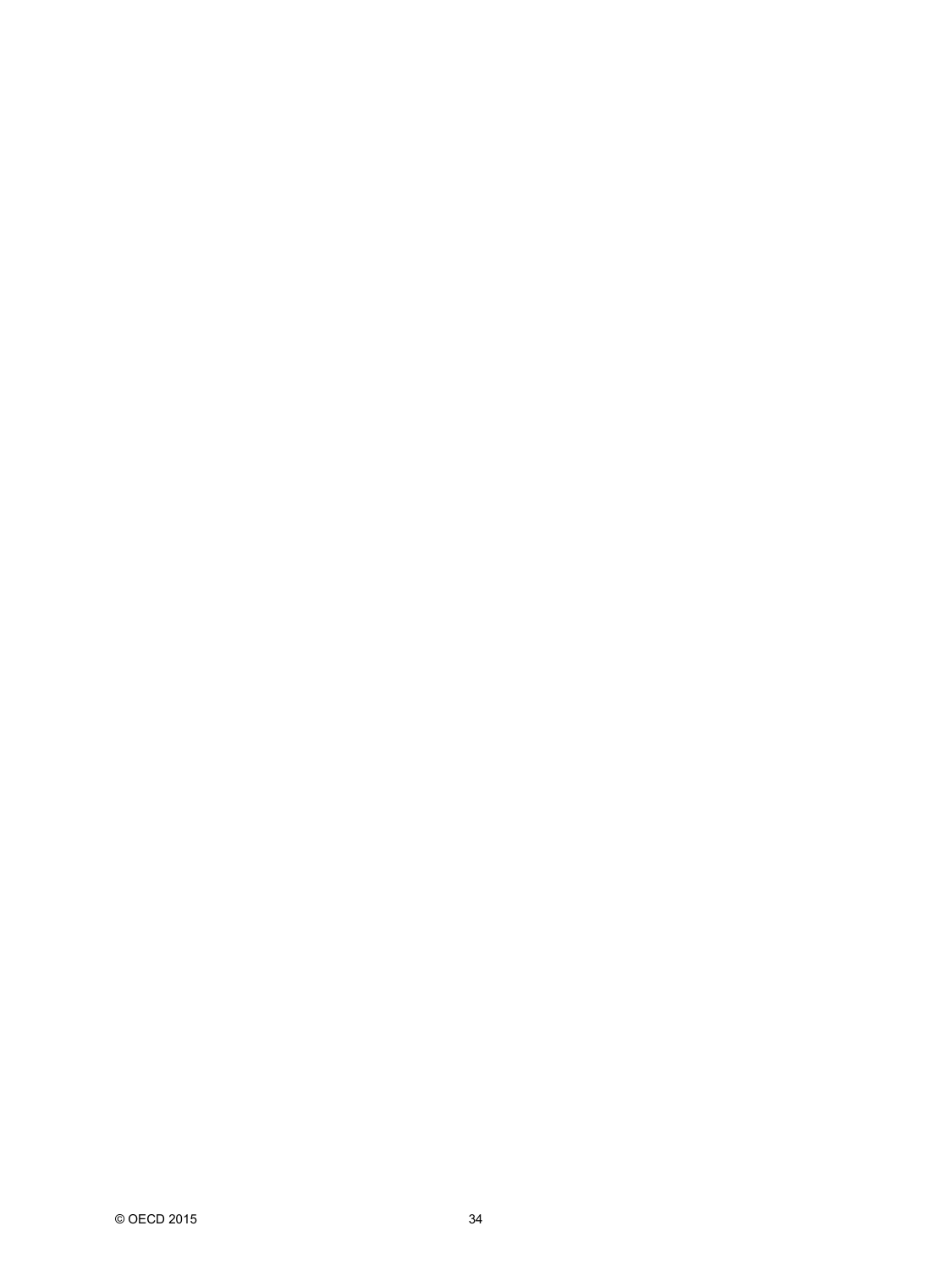ANNEX

# **Progress in structural reform**

*This annex summarises key recommendations made in previous Surveys and actions taken since the* OECD Economic Survey on Sweden *published in December 2012.*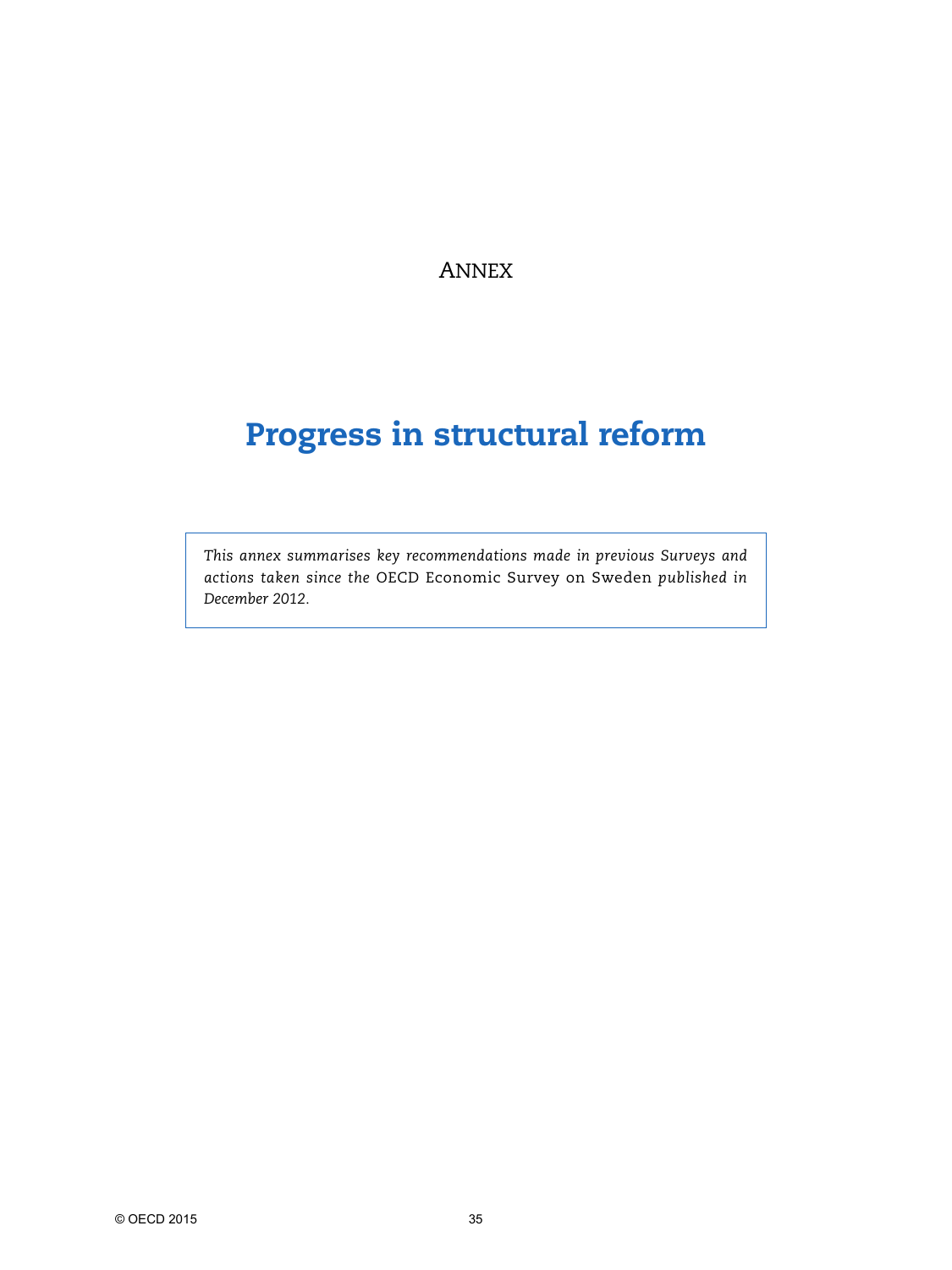# **Macroeconomic and financial stability policies**

| <b>Recommendations in previous Surveys</b>                                                                                                                                                                                                                     | <b>Actions taken</b>                                                                                                                                                                                                                                                                                                                                                                                           |
|----------------------------------------------------------------------------------------------------------------------------------------------------------------------------------------------------------------------------------------------------------------|----------------------------------------------------------------------------------------------------------------------------------------------------------------------------------------------------------------------------------------------------------------------------------------------------------------------------------------------------------------------------------------------------------------|
| If the economic outlook turns out to be weaker than projected.<br>the government should let the automatic stabilisers work in full.<br>In the event of a sharp or prolonged downturn, discretionary stimulus<br>would be warranted.                            | In response to weak economic growth, the government has let<br>the automatic stabilisers work in full and has provided additional<br>support to the economy foremost through corporate and personal<br>income tax cuts.                                                                                                                                                                                        |
| The Riksbank should use the room it has to lower the interest rate<br>further if weak inflationary pressures and the slowdown in activity<br>persist longer or are more pronounced than expected.                                                              | In response to persistently below-target inflation, the Riksbank has cut<br>policy rates several times between December 2013 and October 2014,<br>when they were set at zero.                                                                                                                                                                                                                                  |
| Address gaps in the macro-prudential toolkit to supervise and influence<br>financial institutions. Clarify the role of and relationship between<br>the Riksbank, the Financial Supervisory Authority, the National Debt<br>Office and the Ministry of Finance. | In 2014, the Financial Supervisory Authority was given the main<br>responsibility for all macro-prudential tools, complementing<br>micro-prudential and consumer protection duties. A Financial Stability<br>Council was created to ensure close dialogue between stakeholders.<br>Macro-prudential measures have been taken, including raising<br>minimum capital requirements and risk-weights on mortgages. |
| Consider introducing a leverage ratio as a backstop to the risk-weighted<br>capital measures. Continue to closely monitor banks' progress<br>in reducing their wholesale funding dependence and further improve<br>their liquidity reporting framework.        | No leverage ratio has been introduced. Monitoring of liquidity positions<br>has been enhanced, extension of the maturity of funding has been<br>encouraged and reporting requirements on liquidity coverage ratios<br>have been strengthened.                                                                                                                                                                  |
|                                                                                                                                                                                                                                                                |                                                                                                                                                                                                                                                                                                                                                                                                                |

# **Labour market and social policies for greater inclusion**

| Recommendations in previous Surveys                                                                                                                                                                                                                                                                                                                   | <b>Actions taken</b>                                                                                                                                                                                                                                                                                                            |
|-------------------------------------------------------------------------------------------------------------------------------------------------------------------------------------------------------------------------------------------------------------------------------------------------------------------------------------------------------|---------------------------------------------------------------------------------------------------------------------------------------------------------------------------------------------------------------------------------------------------------------------------------------------------------------------------------|
| Reduce the gap between the labour cost and the productivity<br>of workers at risk. The government should continue talks with social<br>partners to develop employment contracts that improve employment<br>opportunities for such workers. Studies on the impact of minimum<br>wages on employment should be commissioned and published<br>regularly. | The earned income tax credit has been increased in multiple steps,<br>reducing pressure on gross wages in the lower part of the wage<br>distribution. The Vocational Introduction Contract, an apprenticeship<br>offering youth 75% work practice and 25% education has been eligible<br>for public support since January 2014. |
| Consider extending the coverage of unemployment insurance by easing<br>the entitlement conditions in terms of duration of past work,<br>and moving to a system with mandatory contributions<br>to unemployment insurance.                                                                                                                             | No action taken.                                                                                                                                                                                                                                                                                                                |
| Develop further apprenticeship programmes and work placement<br>in vocational education.                                                                                                                                                                                                                                                              | Vocational Introduction Contracts have been eligible for public support<br>since January 2014. Subsidies to employers who take on apprentices<br>have been increased. A remuneration for apprentices has been<br>introduced.                                                                                                    |

# **Policies to enhance the efficiency of capital taxation and the housing market**

| Recommendations in previous Surveys                                                                                                                                                                                                                                                                               | <b>Actions taken</b>                                                                   |
|-------------------------------------------------------------------------------------------------------------------------------------------------------------------------------------------------------------------------------------------------------------------------------------------------------------------|----------------------------------------------------------------------------------------|
| Move towards more neutral taxation across types of assets.<br>In particular, to tax owner-occupied housing like other assets, a tax<br>on imputed-rent would be first-best. A property tax based on market<br>value could proxy imputed-rent taxation. Alternatively, abolish<br>mortgage interest deductibility. | No action taken.                                                                       |
| Phase out the restrictions on apartment rentals, including on buying<br>an apartment to rent it out. Continue to phase out rent controls<br>so as to more closely align rents with market values.                                                                                                                 | Rules on rent setting and notification periods for sublets have been<br>eased in 2013. |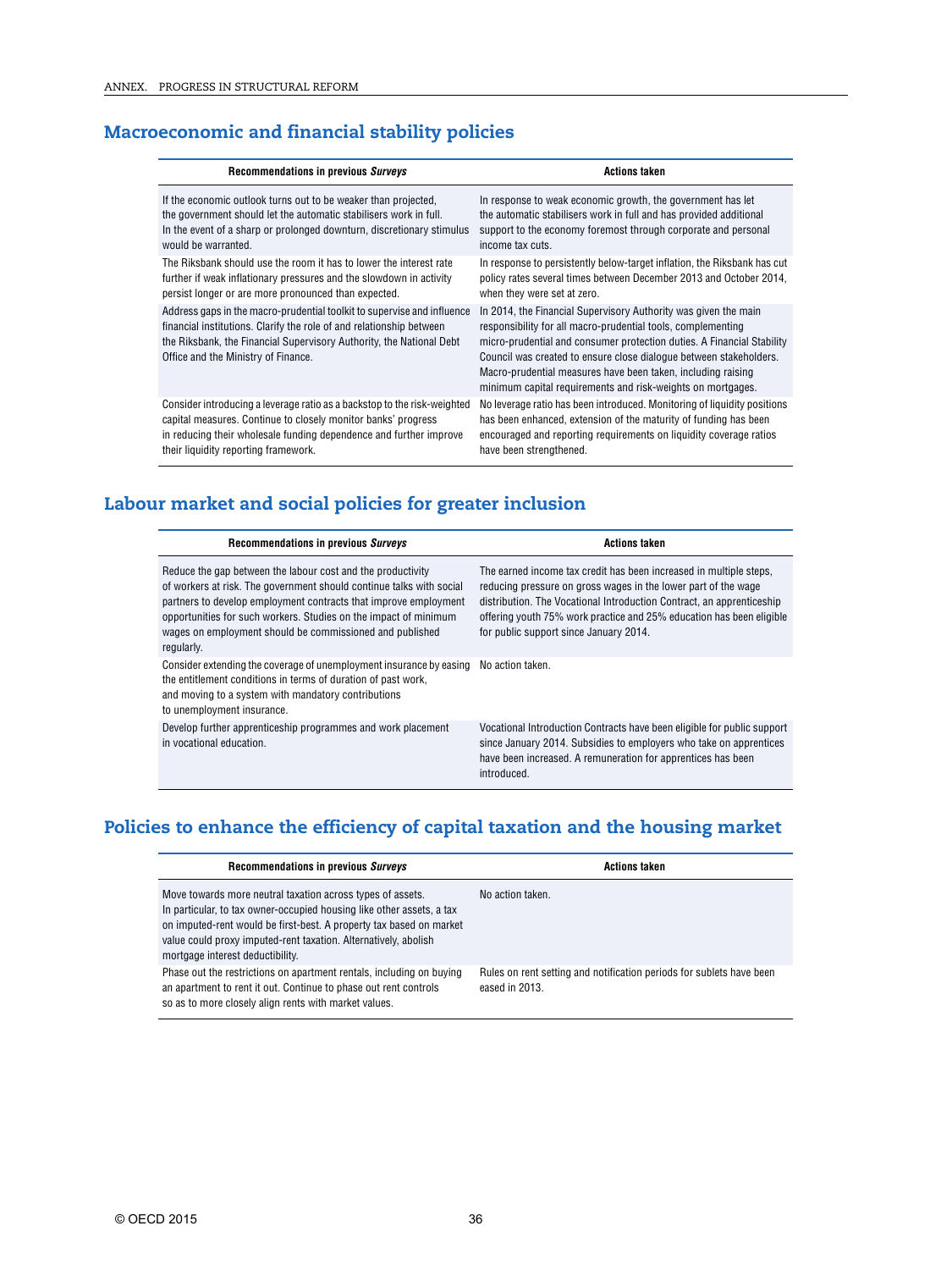# **Climate change mitigation policies**

| Recommendations in previous Surveys                                                                                                                                                                         | Actions taken                                                                                                                                                                                                                                                                                     |  |  |
|-------------------------------------------------------------------------------------------------------------------------------------------------------------------------------------------------------------|---------------------------------------------------------------------------------------------------------------------------------------------------------------------------------------------------------------------------------------------------------------------------------------------------|--|--|
| Continue to gradually phase out exemptions to the carbon tax. Clarify<br>the role and the expected costs and benefits of the long-term priority<br>to have a fossil-fuel independent vehicle fleet by 2030. | The tax rate for diesel was increased in 2013. Carbon tax exemptions<br>to industry outside the EU ETS, agriculture, forestry and fish farming<br>have been gradually reduced. The tax refund granted for diesel used<br>as propellants in agriculture and forestry has gradually been decreased. |  |  |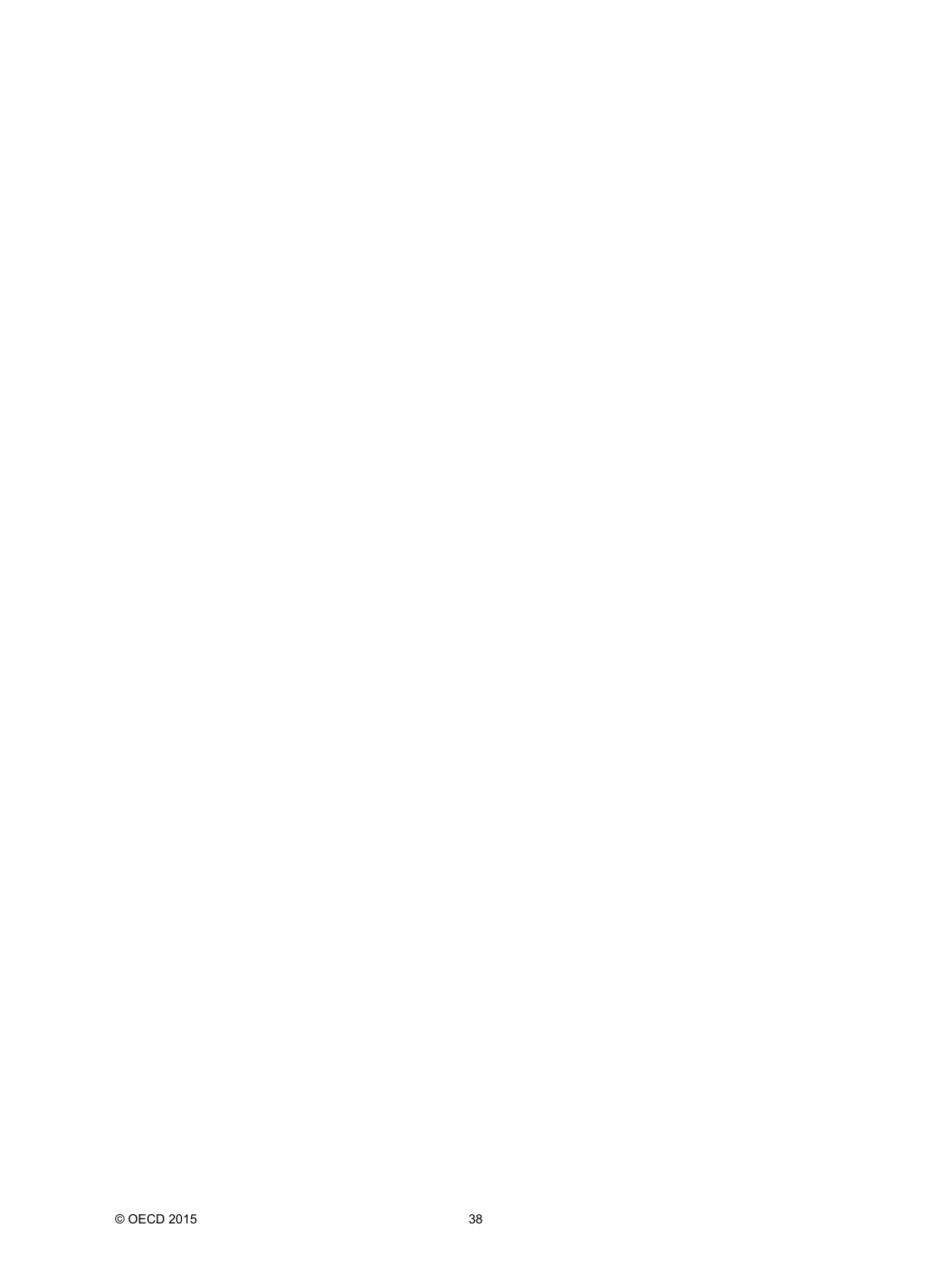# Chapter summaries

# Chapter 1. Strengthening foundations for growth

Productivity growth, which is key to sustaining competitiveness and high employment, has slowed in recent years. This reflects cyclical but also structural factors, notably the increasing role of services, heightened international competition and the exhaustion of gains from previous deregulation. Barriers to competition and entrepreneurship remain high in some areas, including regulatory procedures regarding licences and permits, land-use planning and regulation of network industries. Bottlenecks appear in road and rail transport. Public support for innovation is strong but remains fragmented and faces the challenge of adapting to an economy in which services and SMEs play a growing role. A productivity commission could be set up for researching and building a case for the structural reforms needed in Sweden to sustainably raise growth.

## Chapter 2. Skills and inclusive growth

A highly skilled workforce is crucial to sustain competitiveness and contain the rise in income inequality. Recent surveys of adult skills and educational performance suggest that younger cohorts are doing less well than their predecessors. Many immigrants struggle both in school and in the labour market partly because of low skills and language difficulties. Educational outcomes could be improved through raising the attractiveness of the teacher profession, improving teacher education and increasing support for struggling students. A more flexible labour market would facilitate access to jobs for youth with low qualifications and immigrants.